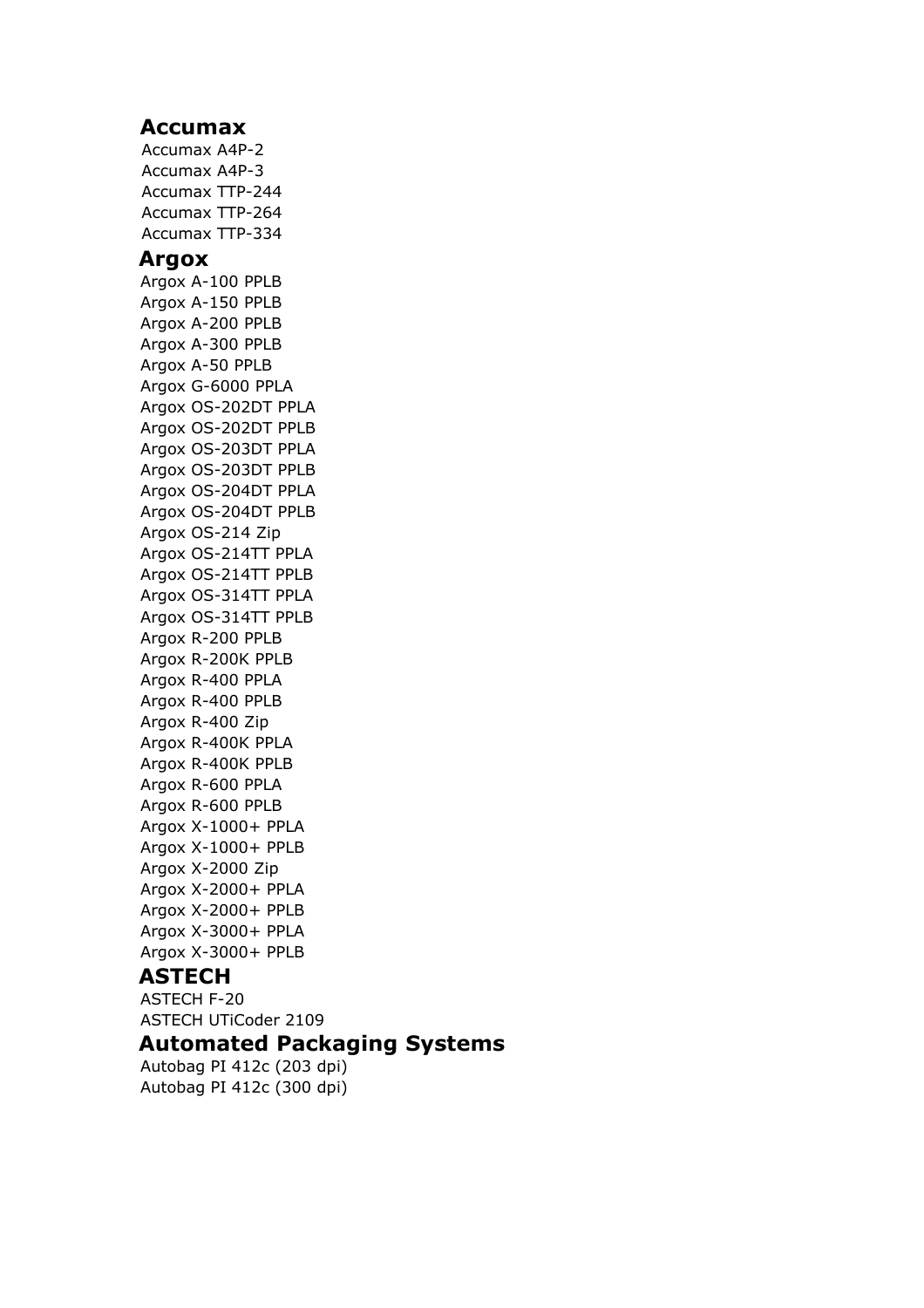### **Autonics**

Autonics BABY TP-I Autonics BC-100 (203 dpi) Autonics BC-100 (300 dpi) Autonics BC-100C Autonics BC-100E Autonics BC-100E3 Autonics BC-100EL Autonics BC-12LA Autonics BC-12LA-128mm Autonics BC-12LS Autonics BC-12LV Autonics BC-12LWS Autonics BC-12LWV Autonics BC-12M Autonics BC-12ME Autonics BC-12MEA Autonics BC-12MES Autonics BC-12MEST Autonics BC-12MET Autonics BC-12MV Autonics BC-12S Autonics BC-12SE Autonics BC-12SEA Autonics BC-12SEAII Autonics BC-12SEB Autonics BC-12SET Autonics BC-12SK Autonics BC-12V Autonics BC-12WMEA Autonics BC-12WMS Autonics BC-12WMV Autonics BC-12WS Autonics BC-12WSK Autonics BC-12WV Autonics BC-16LA Autonics BC-16LS Autonics BC-16MEA Autonics BC-16MES Autonics BC-16S Autonics BC-16SEA Autonics BC-220 Autonics BC-24LA Autonics BC-24LS Autonics BC-24MEA Autonics BC-24MES Autonics BC-24S Autonics BC-24SEA Autonics BC-8III Autonics BC-8LA Autonics BC-8LJIII Autonics BC-8LJV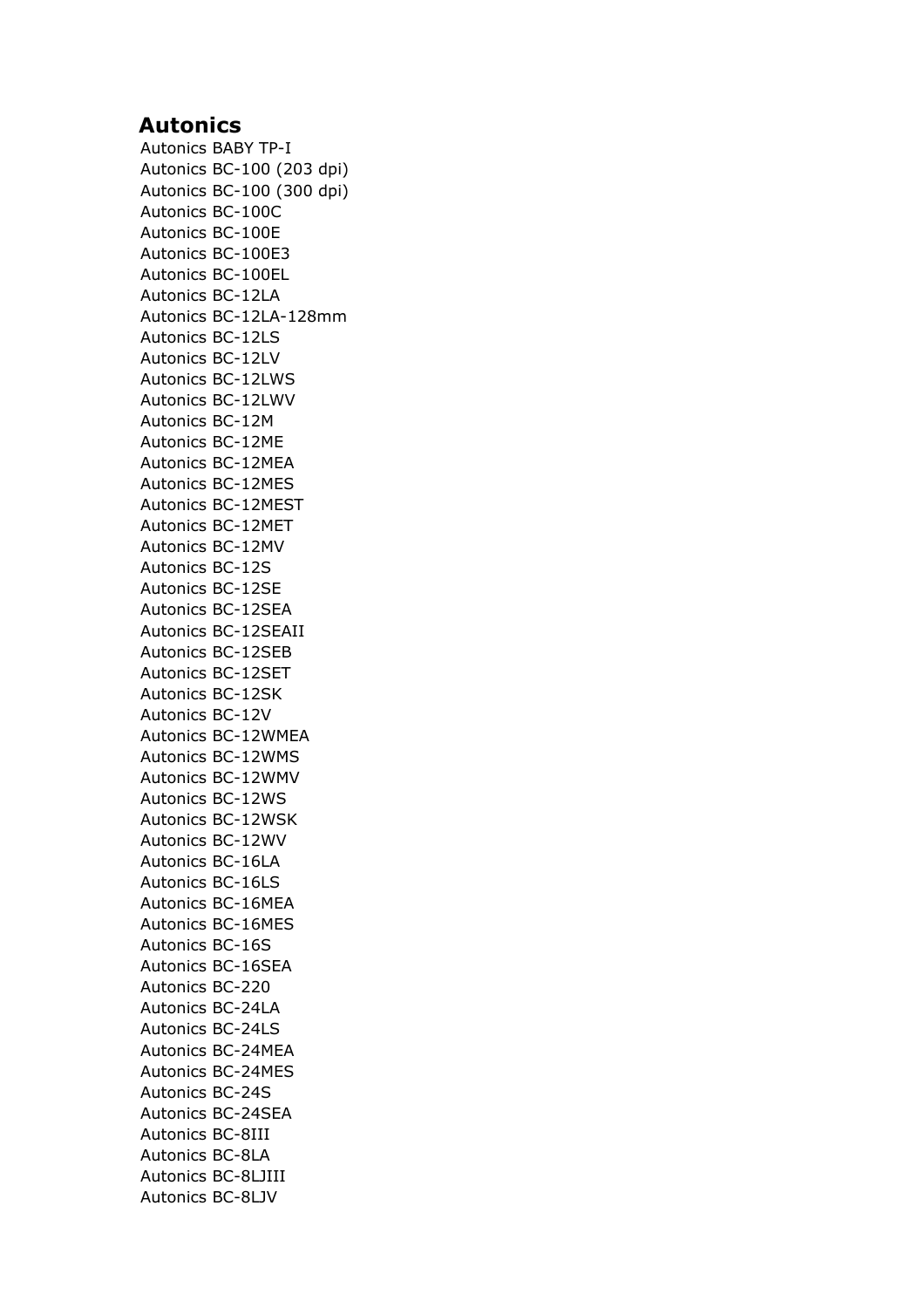### **Avery Dennison**

Avery 64-04 Avery 64-05 Avery 64-05 RFID Avery 64-06 Avery 64-06 RFID Avery 64-08 Avery ALX 710 (193 dpi) Avery ALX 710 (293 dpi) Avery ALX 720 Avery ALX 910 Avery ALX 924 Avery ALX 925 Avery ALX 925 RFID Avery ALX 926 Avery ALX 926 RFID Avery AP 2.4 PPLA Avery AP 2.4 PPLB Avery AP 3.4 PPLA Avery AP 3.4 PPLB Avery AP 4.4 (203 dpi) Avery AP 5.4 (203 dpi) Avery AP 5.4 (300 dpi) Avery AP 7.t (203 dpi) Avery AP 7.t (300 dpi) Avery DPM 4 Avery DPM 5 Avery DPM 5 RFID Avery DPM 6 Avery DPM 6 RFID Avery TCX 700 Avery TDI Avery TLX 604 Avery TTK (203 dpi) Avery TTK (300 dpi) Avery TTX 1050 Avery TTX 207 Avery TTX 300 Offline Avery TTX 300 Online Avery TTX 350 (203 dpi) Avery TTX 350 (300 dpi) Avery TTX 450 Avery TTX 507 (193 dpi) Avery TTX 507 (293 dpi) Avery TTX 508 (193 dpi) Avery TTX 508 (293 dpi) Avery TTX 550 (193 dpi) Avery TTX 550 (293 dpi) Avery TTX 600 Avery TTX 650 Avery TTX 674 Avery TTX 675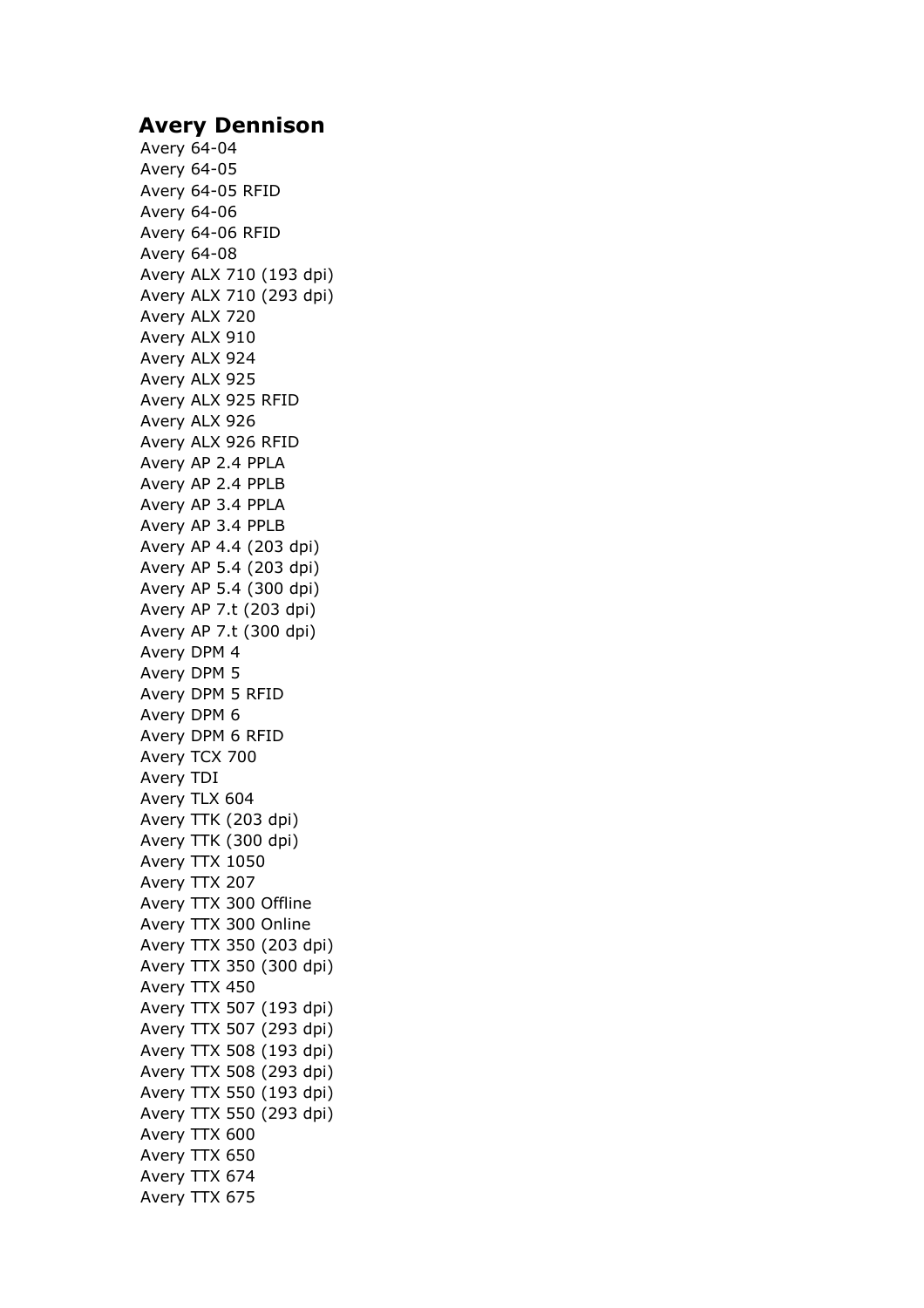# **Birch**

Birch BP-343D Birch BP-443D Birch BP-5433 Birch BP-545 Birch BP-545D Birch BP-742 Birch BP-742D Birch BP-743 Birch BP-7433 Birch BP-7433M Birch BP-743D Birch BP-743M Birch BP-744 Birch BP-744M Birch BP-8410M Birch BP-8463 Birch BP-846M Birch BP-848M Birch PK-303P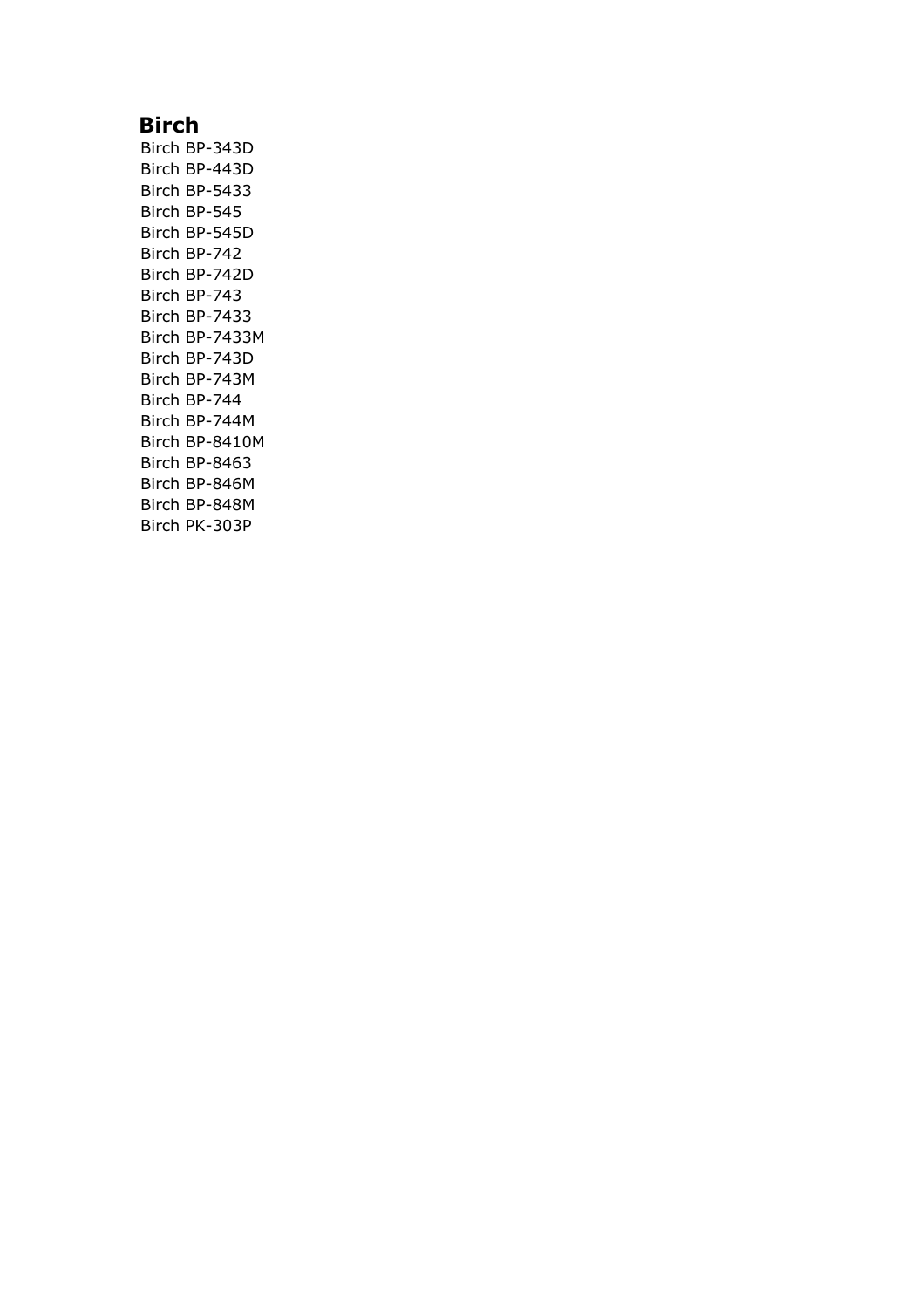## **Brady**

Bradyprinter 200M (203 dpi) Bradyprinter 200M (300 dpi) Bradyprinter 200M-e (203 dpi) Bradyprinter 200M-e (300 dpi) Bradyprinter 200MVP Bradyprinter 200MVP Plus Bradyprinter 203X Bradyprinter 203X-Plus Bradyprinter 260M Bradyprinter 300MVP Bradyprinter 300MVP Plus Bradyprinter 300X Bradyprinter 300X-Plus Bradyprinter 300X-Plus II Bradyprinter 360X Bradyprinter 360X-Plus Bradyprinter 360X-Plus II Bradyprinter 4000 Bradyprinter 4000 Plus Bradyprinter 4042 Bradyprinter 4320 Bradyprinter 4320 Plus Bradyprinter 600X-Plus Bradyprinter 600X-Plus II Bradyprinter Model 1024 Bradyprinter Model 1243 Bradyprinter Model 1244 Bradyprinter Model 1344 Bradyprinter Model 2024 Bradyprinter Model 2034 Bradyprinter Model 2461 Bradyprinter Model 3481 Bradyprinter Model 6441 Bradyprinter Precision 200 Bradyprinter Precision 300 Bradyprinter Precision 600 Bradyprinter Precision Plus 200 Bradyprinter Precision Plus 300 Bradyprinter Precision Plus 600 Bradyprinter T200 Bradyprinter T300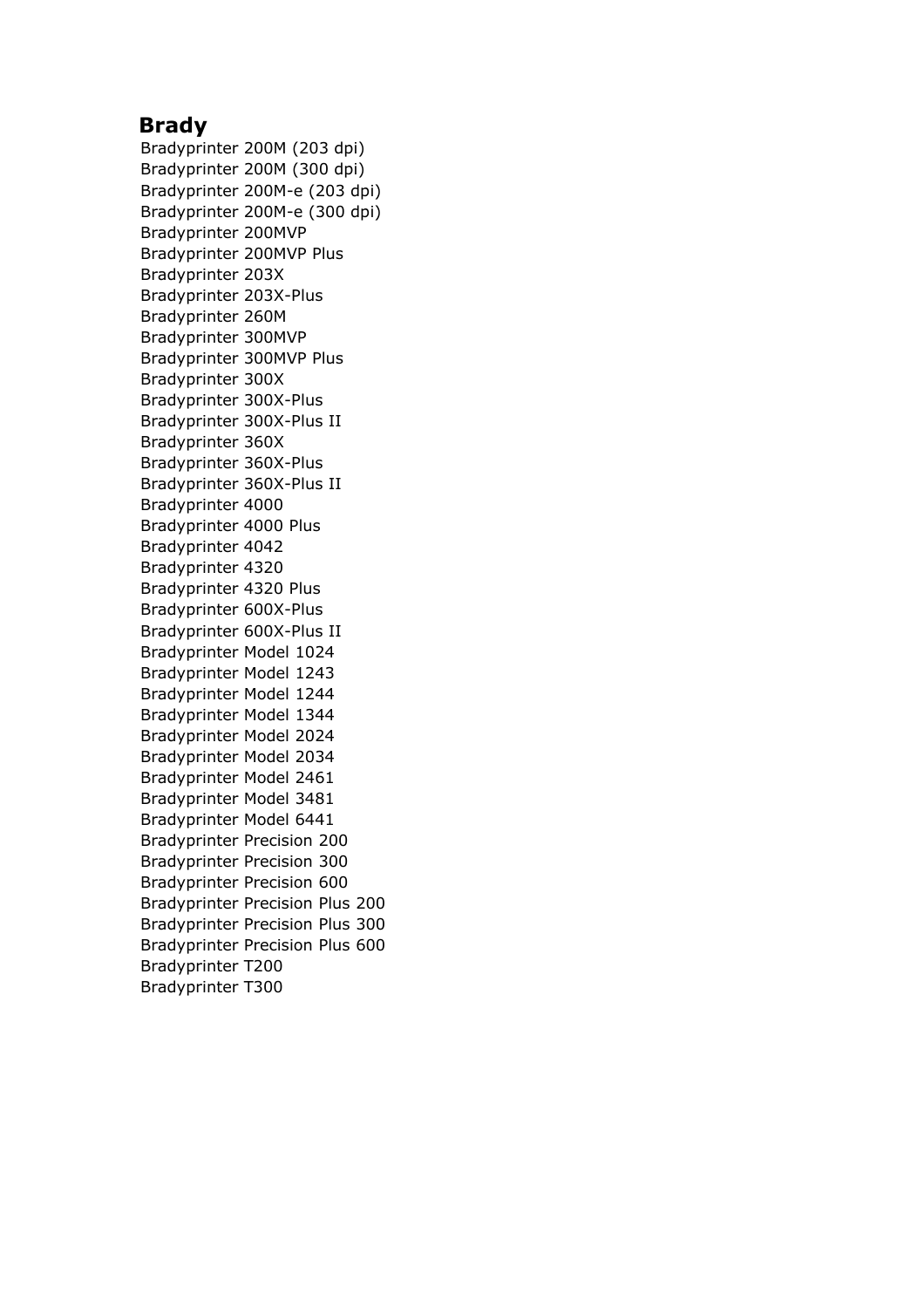# **C.ITOH**

C.ITOH C4 C.ITOH C4TT C.ITOH EZ-2P C.ITOH EZ-4P C.ITOH EZ-4TK C.ITOH EZ-4TT C.ITOH S4 C.ITOH S4 (400 dpi) C.ITOH T4 (203 dpi) C.ITOH T4 (300 dpi) C.ITOH X4 (203 dpi) C.ITOH X4 (300 dpi)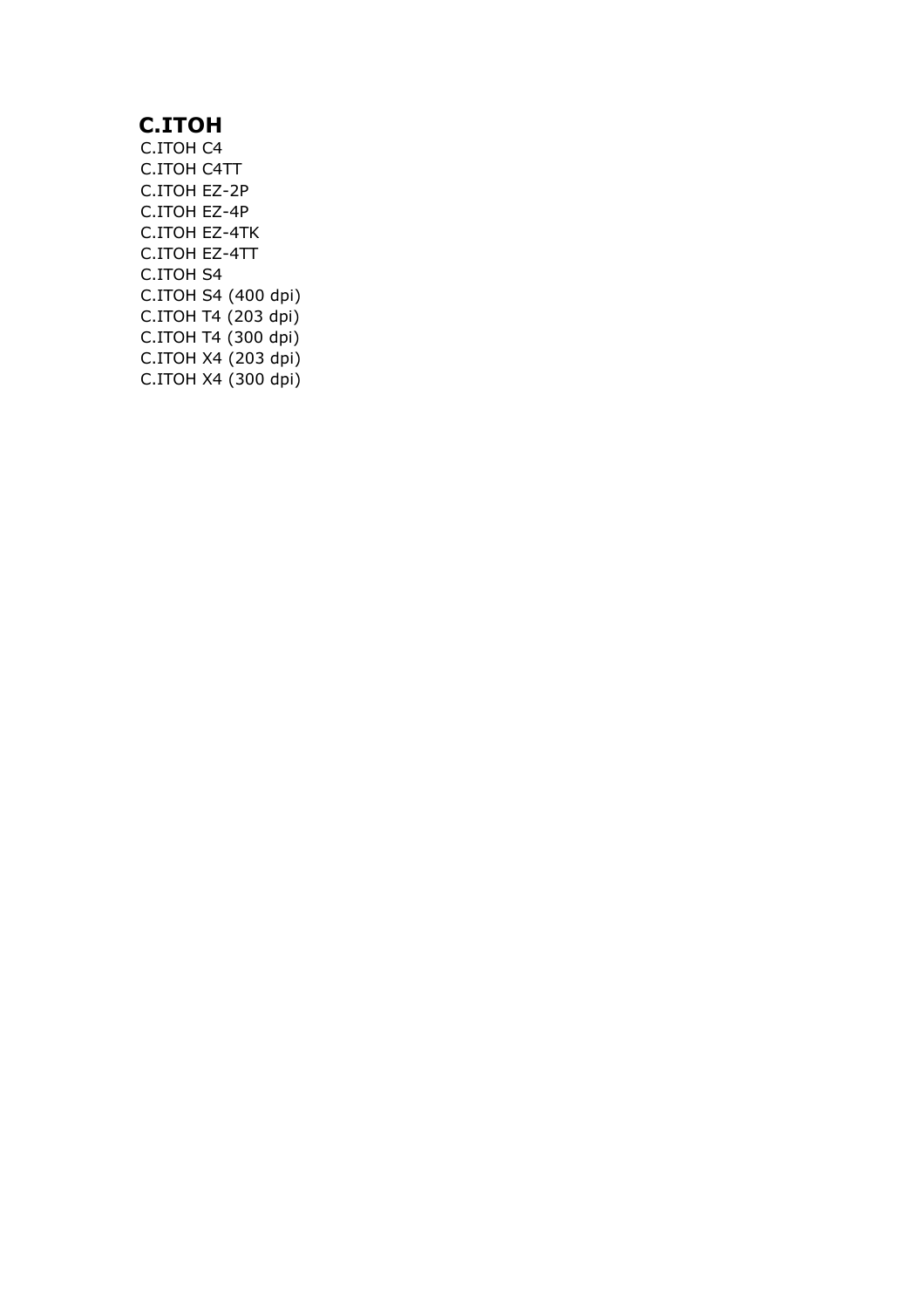#### **cab**

cab A2 Gemini (203 dpi) cab A3 (203 dpi) cab A3 (300 dpi) cab A3-2 (300 dpi) cab A4 (300 dpi) cab A4 (600 dpi) cab A4+ (203 dpi) cab A4+ (300 dpi) cab A4+ (600 dpi) cab A6 (300 dpi) cab A8 (203 dpi) cab A8 (300 dpi) cab Apollo 1 (300 dpi) cab Apollo 2 (300 dpi) cab Apollo 3 (203 dpi) cab Apollo 3 (300 dpi) cab Apollo 4 (203 dpi) cab Apollo 4 (300 dpi) cab Calypso cab Calypso 200 cab Calypso 300 cab e2/200D cab e2/200E cab e2/300D cab e2/300E cab e4/200 cab e4/300 cab Gemini cab Gemini 2 cab Hermes 4F cab Hermes 4R cab Hermes 5F cab Hermes 5R cab Hermes A4L (300 dpi) cab Hermes A4L (600 dpi) cab Hermes A4R (300 dpi) cab Hermes A4R (600 dpi) cab Hermes A5L (300 dpi) cab Hermes A5L (600 dpi) cab Hermes A5R (300 dpi) cab Hermes A5R (600 dpi) cab M4 (203 dpi) cab M4 (300 dpi) cab MACH4 (203 dpi) cab MACH4 (300 dpi) cab MACH4 (600 dpi) cab MAX 204 cab MAX 206 cab MAX 306 cab MAX 308 cab MP 5000/t (152 dpi)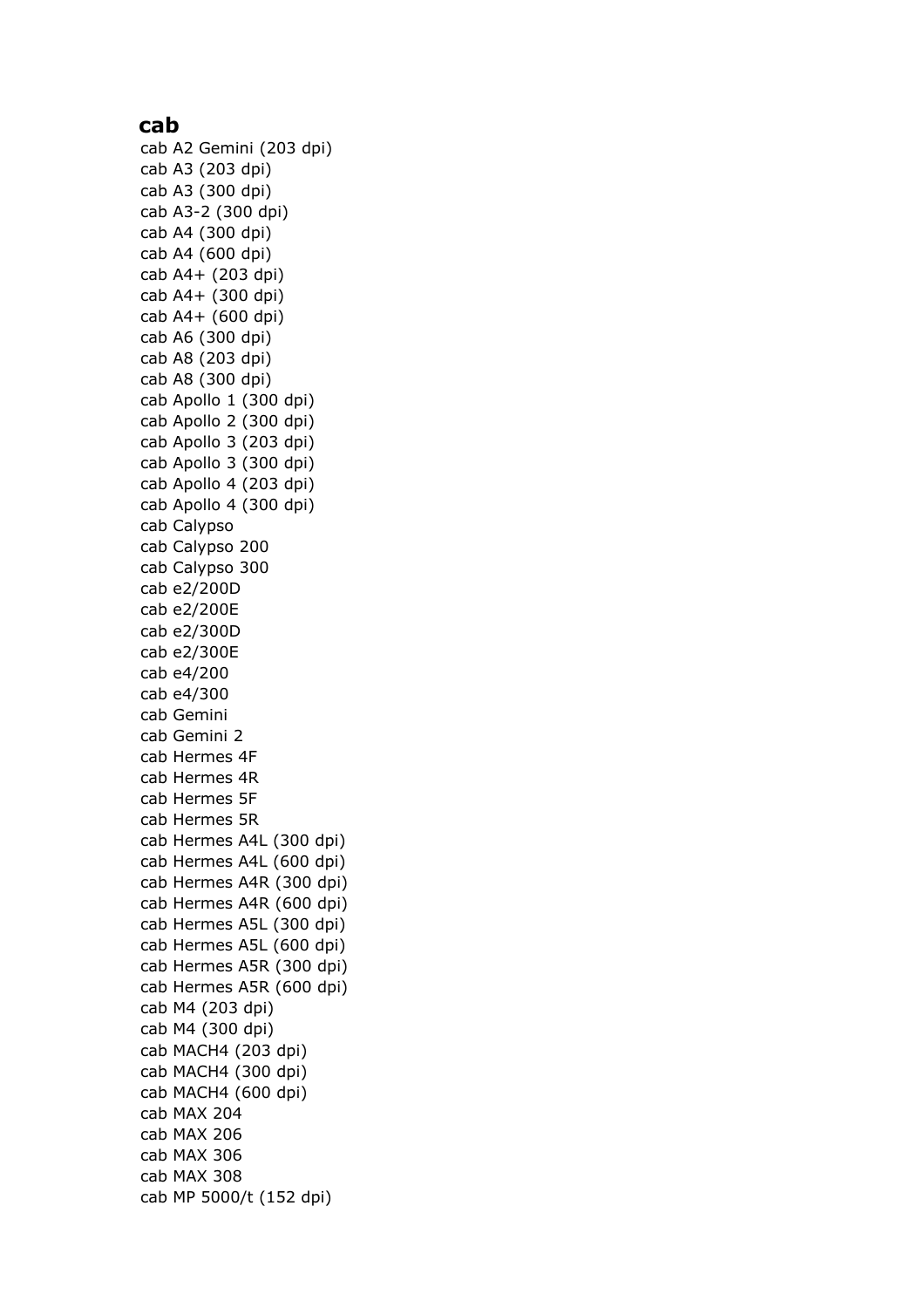# **Century Systems**

Century Eagle 4 Century Falcon 4 (203 dpi) Century Falcon 4 (300 dpi) Century Falcon 4D (203 dpi) Century Falcon 4D (300 dpi) Century Falcon 8 **Citizen** Citizen CLP-1000 Citizen CLP-1001 Citizen CLP-2000 Citizen CLP-2001 Citizen CLP-4081 Citizen CLP-4121 Citizen CLP-520 Citizen CLP-521 Citizen CLP-521C Citizen CLP-521Z Citizen CLP-6000 Citizen CLP-6001 Citizen CLP-6002 Citizen CLP-620 Citizen CLP-621 Citizen CLP-621C Citizen CLP-621Z Citizen CLP-631 Citizen CLP-631Z Citizen CLP-6400 Citizen CLP-6401 Citizen CLP-7000 Citizen CLP-7001 Citizen CLP-7002 Citizen CLP-7200 Citizen CLP-7201e Citizen CLP-7202e Citizen CLP-7400 Citizen CLP-7401 Citizen CLP-8300 Citizen CLP-8301 Citizen CLP-9001 Citizen CLP-9301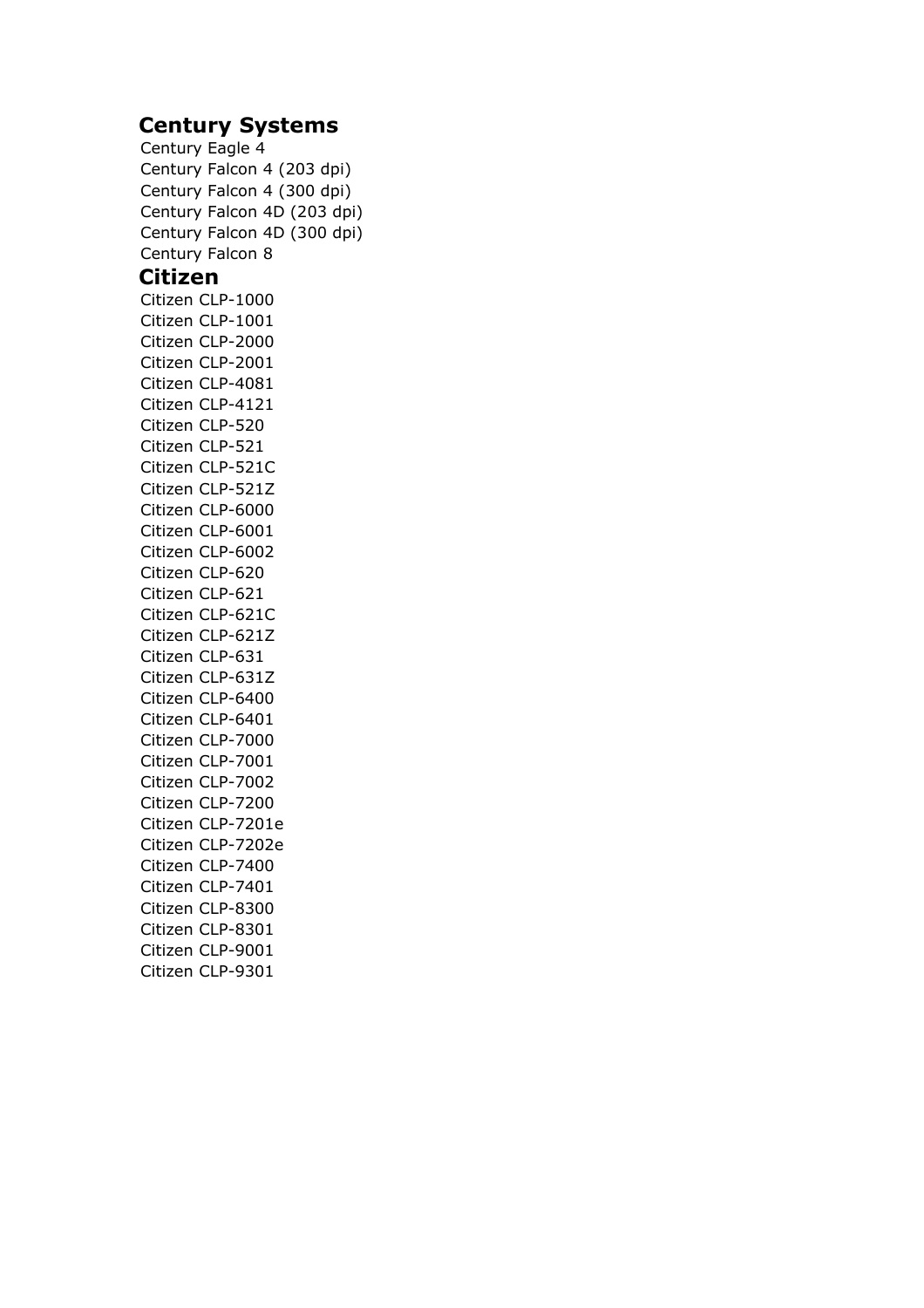# **Cognitive Solutions**

Cognitive Advantage BD24-2 Cognitive Advantage BD42-2 Cognitive Advantage BD42-3 Cognitive Advantage BL42-2 Cognitive Advantage BL42-3 Cognitive Advantage BT24-2 Cognitive Advantage BT42-2 Cognitive Advantage BT42-3 Cognitive Advantage LX BD24-2 Cognitive Advantage LX BD42-2 Cognitive Advantage LX BD42-3 Cognitive Advantage LX BT24-2 Cognitive Advantage LX BT42-2 Cognitive Advantage LX BT42-3 Cognitive Advantage RFID BT24-2 Cognitive Advantage RFID BT42-2 Cognitive Advantage RFID BT42-3 Cognitive Blaster BD24-2 Cognitive Blaster BD42-2 Cognitive Blaster BL42-2 Cognitive Blaster BL42-3 Cognitive Blaster BT24-2 Cognitive Blaster BT42-2 Cognitive Blaster BT42-3 Cognitive Blaster CL (203 dpi) Cognitive Blaster CL (300 dpi) Cognitive Blaster SR Cognitive Ci 2'' DT (203 dpi) Cognitive Ci 2'' DT (300 dpi) Cognitive Ci 2'' TT (203 dpi) Cognitive Ci 2'' TT (300 dpi) Cognitive Ci 4'' DT (203 dpi) Cognitive Ci 4'' DT (300 dpi) Cognitive Ci 4'' TT (203 dpi) Cognitive Ci 4'' TT (300 dpi) Cognitive Code Ranger Cognitive Cxi 2'' DT (203 dpi) Cognitive Cxi 2'' DT (300 dpi) Cognitive Cxi 2'' TT (203 dpi) Cognitive Cxi 2'' TT (300 dpi) Cognitive Cxi 4'' DT (203 dpi) Cognitive Cxi 4'' DT (300 dpi) Cognitive Cxi 4'' TT (203 dpi) Cognitive Cxi 4'' TT (300 dpi) Cognitive Del Sol DD24-2 Cognitive Del Sol DD42-2 Cognitive Del Sol DD42-3 Cognitive Del Sol DT24-2 Cognitive Del Sol DT42-2 Cognitive Del Sol DT42-3 Cognitive Del Sol LX DD24-2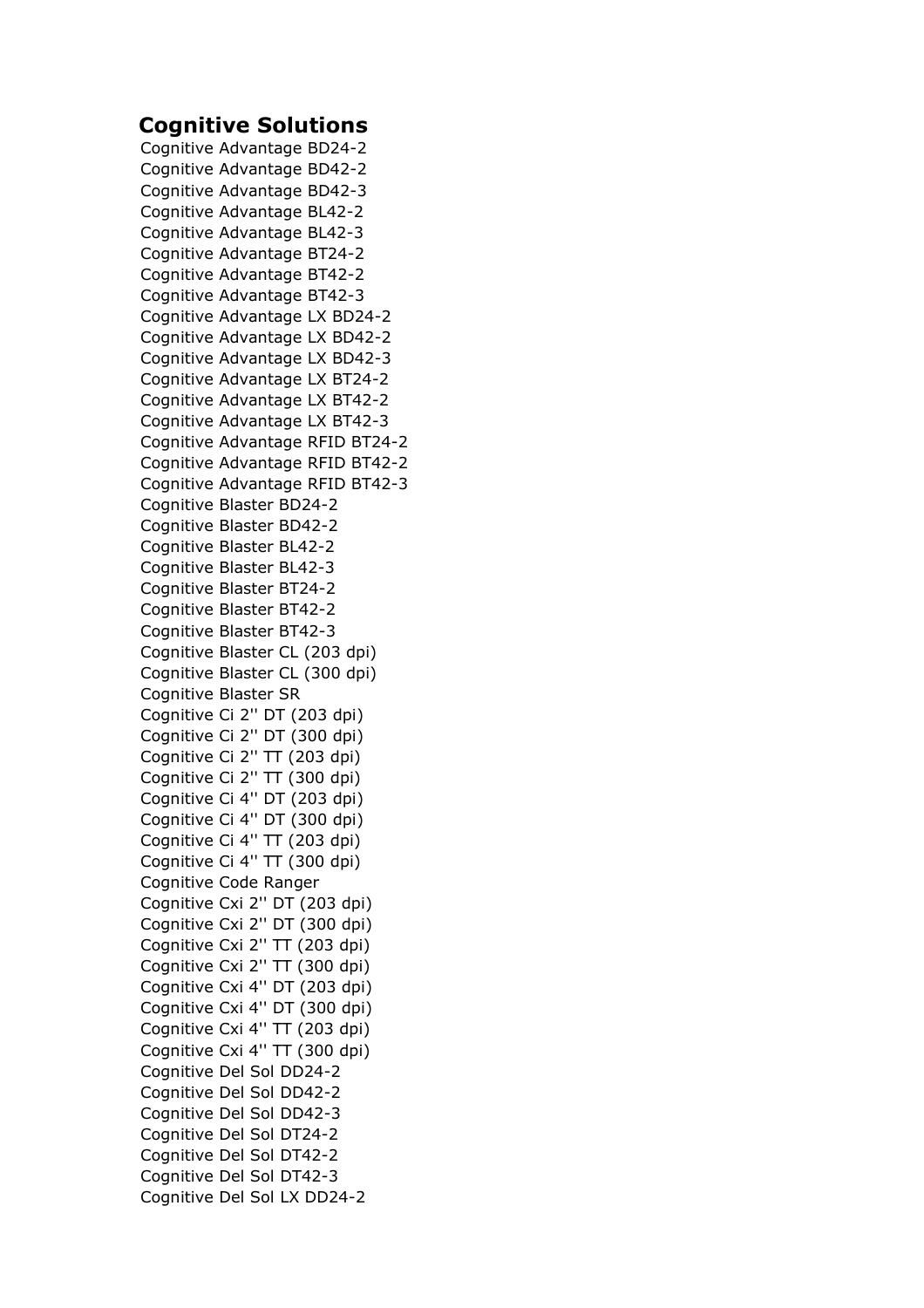# **Comtec**

Comtec Bravo 2 Comtec Bravo 4 Comtec Cameo 2 Comtec Cameo 2SC Comtec Cameo 3 Comtec Cameo 3N Comtec Cameo 3SC Comtec Encore 2 Comtec Encore 3 Comtec Encore 3N Comtec Encore 4 Comtec Encore 4SE Comtec MP5022 Comtec MP5033 Comtec MP5044 Comtec RP3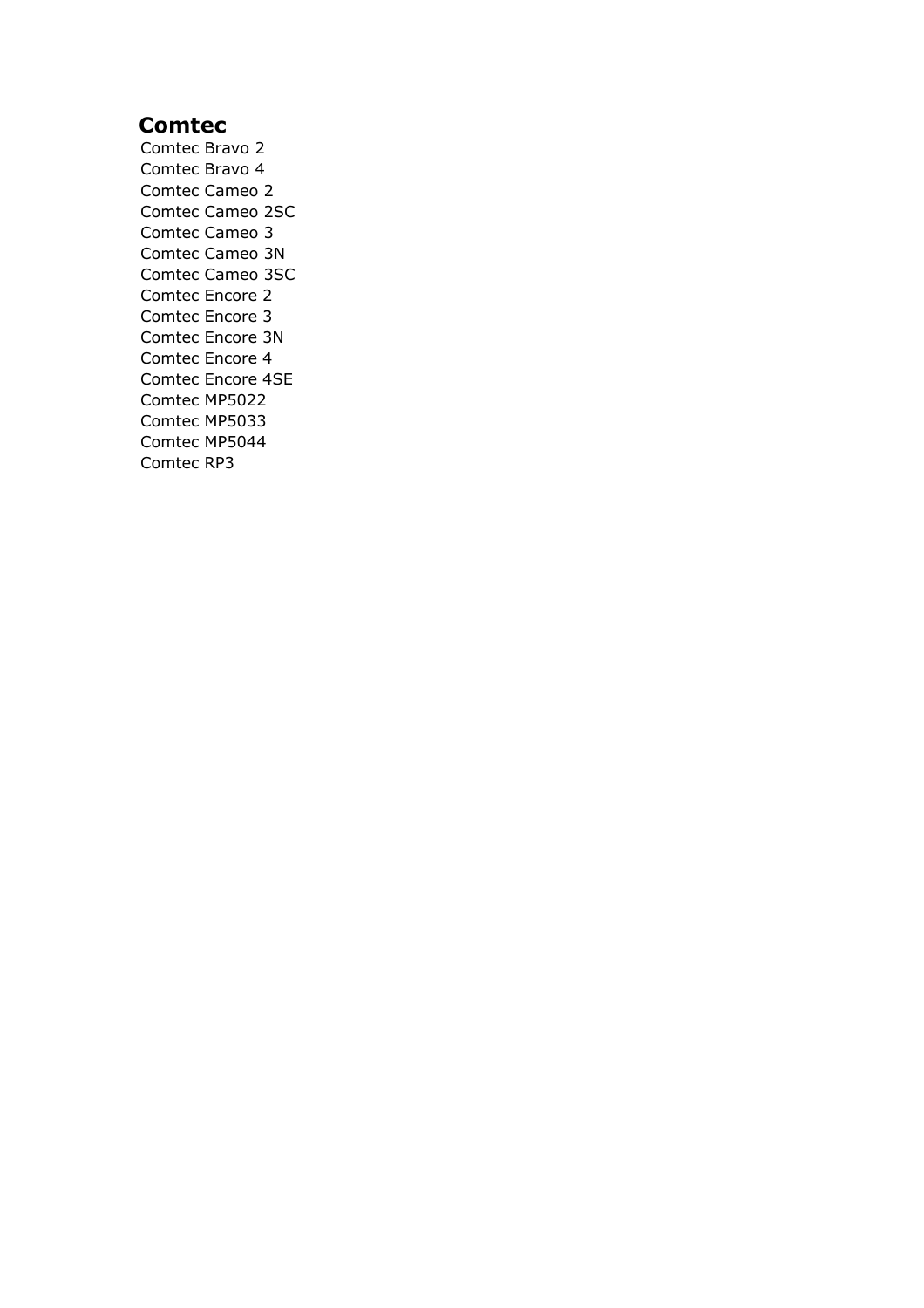### **Datamax**

Datamax A-4212 Datamax A-4310 Datamax A-4408 Datamax A-4606 Datamax A-6212 Datamax A-6310 Datamax Allegro Datamax Allegro 2 Datamax DMX 400 Datamax DMX 430 Datamax DMX 600 Datamax DMX 800 Datamax E-3202 Datamax E-4203 Datamax E-4204 Datamax E-4304 Datamax Ex2 Datamax H-4212 Datamax H-4212X Datamax H-4310 Datamax H-4310X Datamax H-6210 Datamax H-6212X Datamax H-6308 Datamax H-6310X Datamax I-4206 Datamax I-4208 Datamax I-4210 Datamax I-4212 Datamax I-4308 Datamax I-4406 Datamax I-4604 Datamax M-4206 Datamax M-4208 Datamax M-4306 Datamax Ovation Datamax Ovation 2 Datamax Ovation 3 Datamax Panther2 Datamax Panther2 Plus Datamax Panther3 Datamax Panther4 Datamax PE42 LH Datamax PE42 RH Datamax PE43 LH Datamax PE43 RH Datamax Prodigy (152 dpi) Datamax Prodigy (203 dpi) Datamax Prodigy Max (203 dpi) Datamax Prodigy Max (300 dpi) Datamax Prodigy Plus (152 dpi)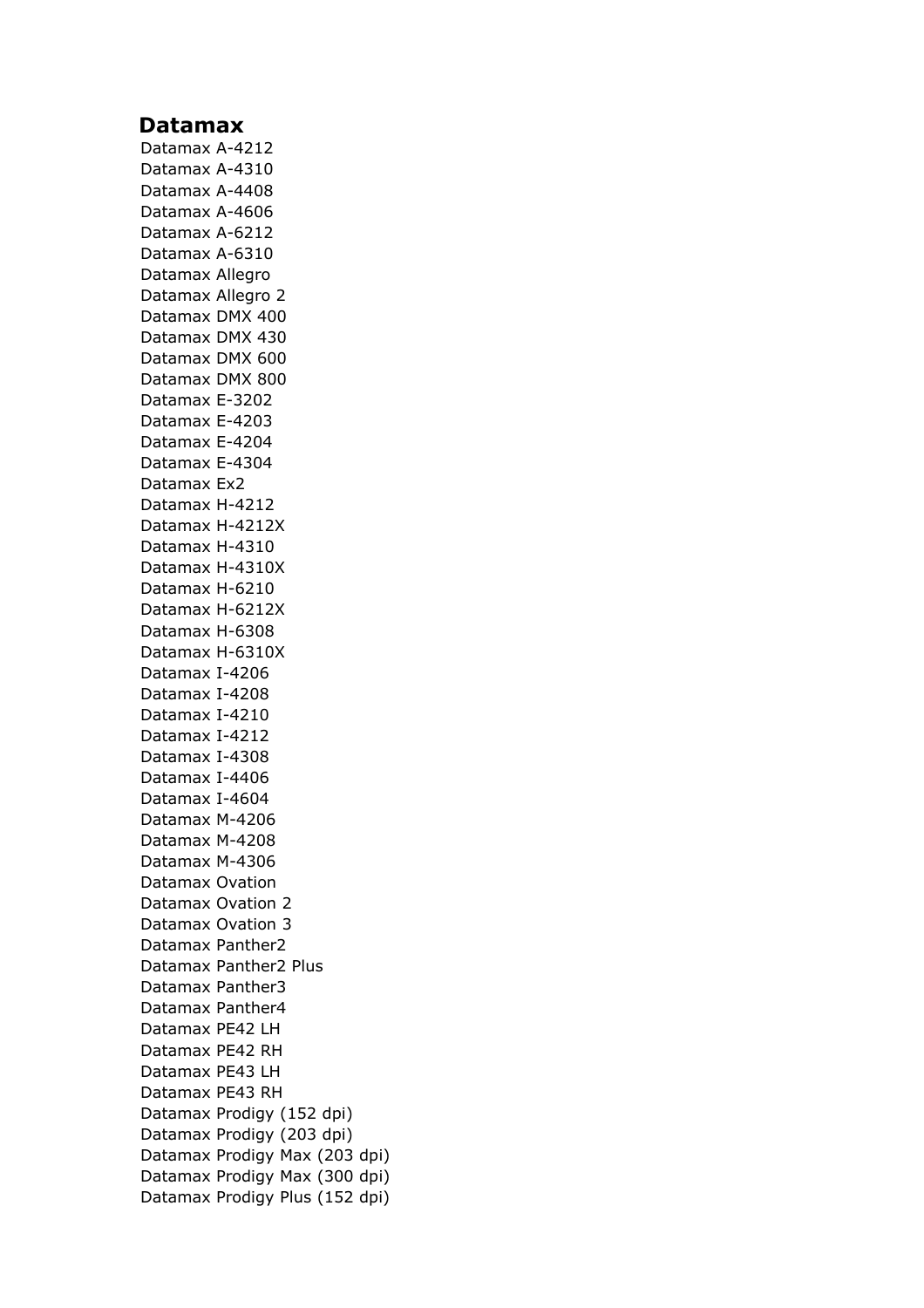# **Datasouth**

Codewriter 4102 Codewriter 4505 Codewriter 4505 Plus Codewriter 4510 Codewriter 5106 (203 dpi) Codewriter 5106 (300 dpi) Fastmark 402DT PPLA Fastmark 402DT PPLB Fastmark 402TT PPLA Fastmark 402TT PPLB Fastmark 403TT PAL Fastmark 403TT PPLA Fastmark 403TT PPLB Fastmark 412TT PAL Fastmark 412TT PPLZ Fastmark 4402 PPLA Fastmark 4402 PPLB Fastmark 4602 PAL Fastmark 4602 PPLA Fastmark 4602 PPLB Fastmark 4602 PPLZ Fastmark 4603 PAL Fastmark 4603 PPLA Fastmark 4603 PPLB Fastmark 6602 PPLA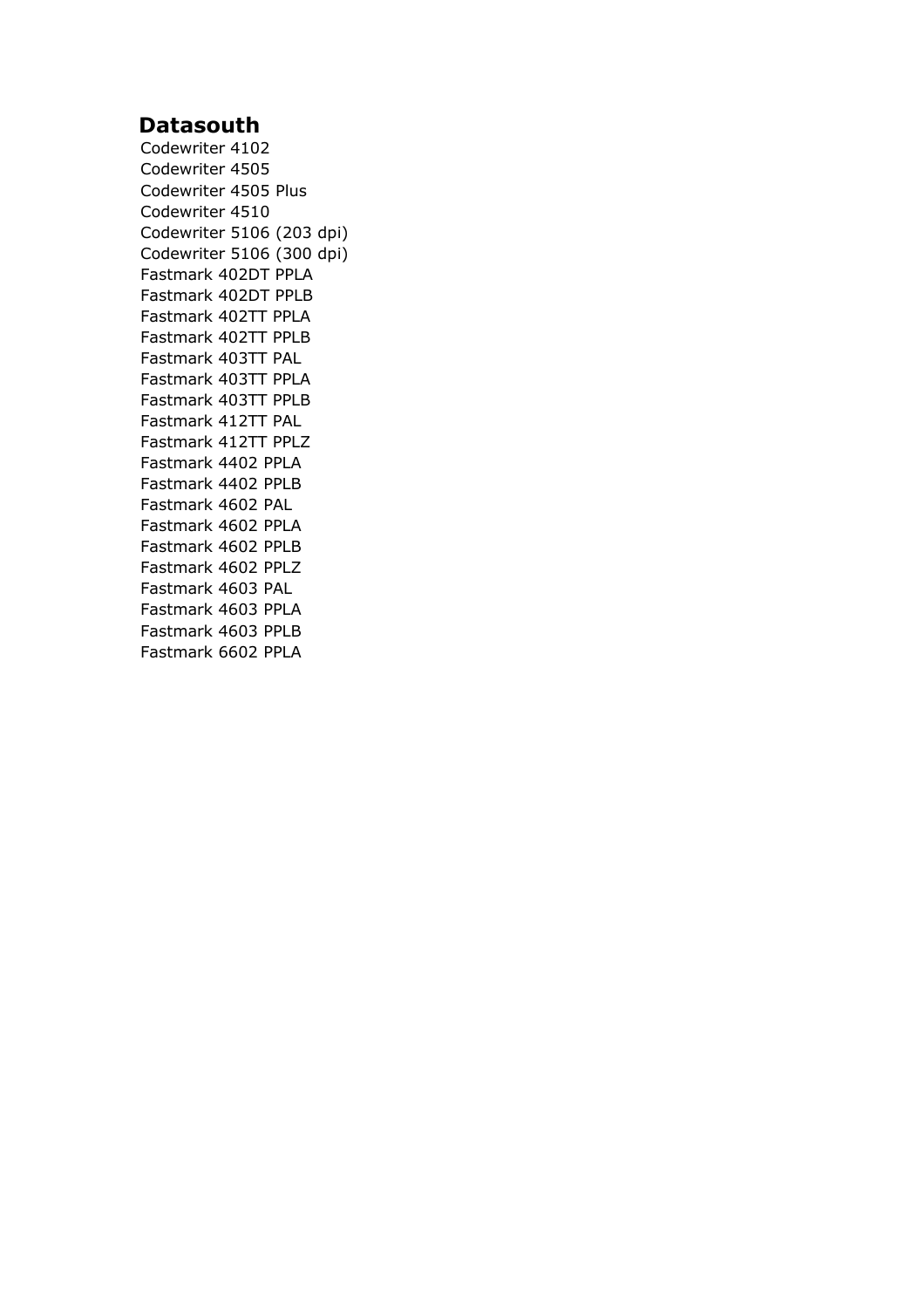# **Eltron**

Eltron 2746 Eltron Companion Plus Eltron Ht-146 Eltron LP Eclipse 2046 Eltron LP Strata 2684 Eltron LP2122 Eltron LP2142 Eltron LP2242 Eltron LP2622 Eltron LP2642 Eltron LP2722 Eltron LP2742 Eltron LP2824 Eltron LP2844 Eltron LP3642 Eltron Orion 2442 Eltron Orion 2443 Eltron QualaBar 440 Eltron QualaBar 440V Eltron QualaBar 450 Eltron QualaBar 450V Eltron QualaBar 485 Eltron TLP Eclipse 2046 Eltron TLP Strata 2684 Eltron TLP2044 Eltron TLP2046 Eltron TLP2242 Eltron TLP2622 Eltron TLP2642 Eltron TLP2722 Eltron TLP2742 Eltron TLP2824 Eltron TLP2844 Eltron TLP3642 Eltron TLP3742 Eltron TransPort P2242 Eltron UPS 2442 Eltron UPS 2542 Eltron UPS 2543 Eltron UPS 2844 Eltron UPS H146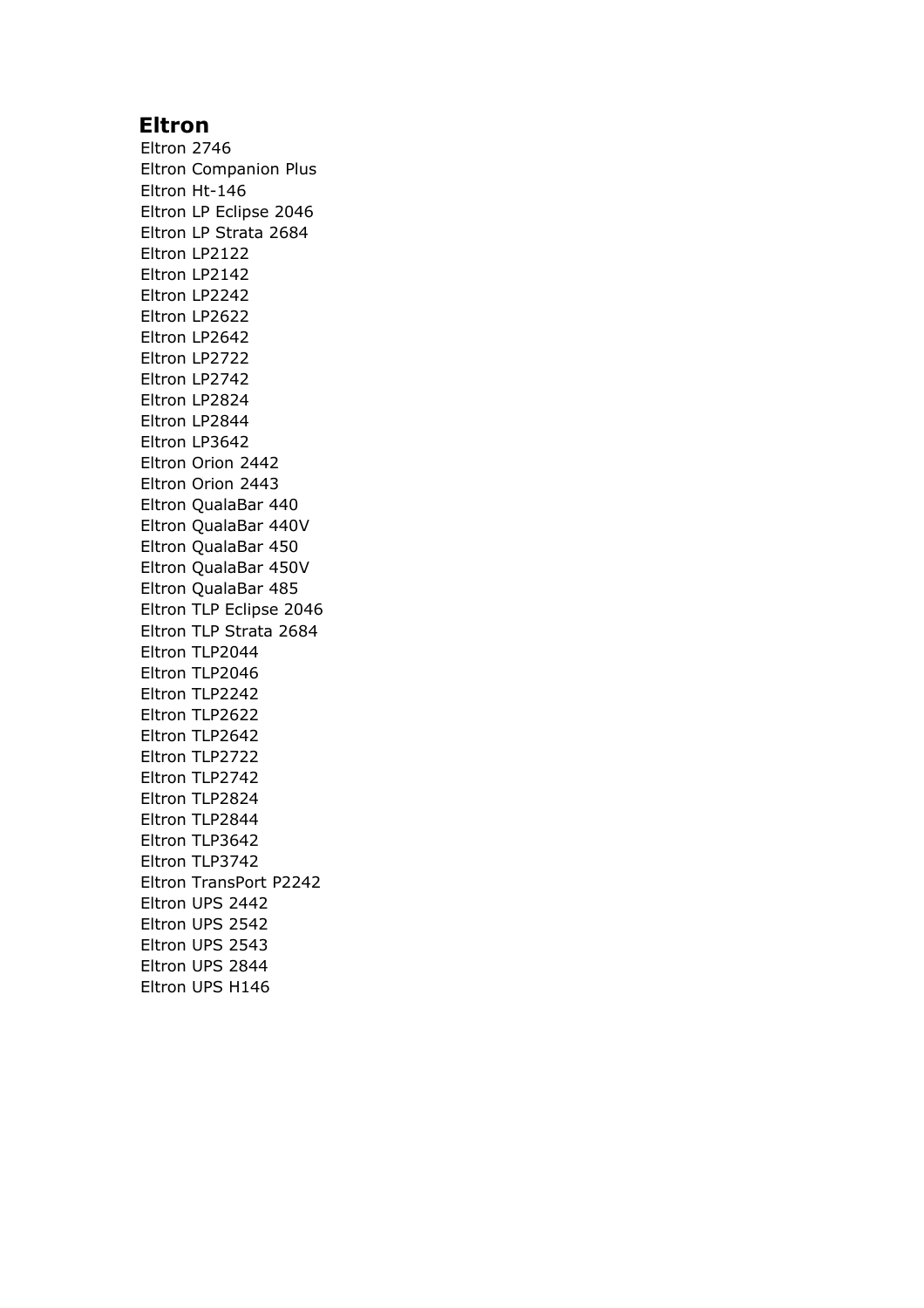### **ETISYS**

ETISYS EP-201 ETISYS EP-202 ETISYS EP-206 ETISYS EP-207 ETISYS EP-207e ETISYS EP-209 ETISYS EP-308 ETISYS EP-309 ETISYS EP-406 ETISYS EP-407 ETISYS EP-522 ETISYS EP-523 ETISYS EP-524+ ETISYS EP-532+ ETISYS EP-533 ETISYS EP-534 ETISYS EP-534+ ETISYS EP-536 ETISYS EP-538 ETISYS EP-564 ETISYS EP-564+ ETISYS EP-724 ETISYS EP-725 ETISYS EP-725Z ETISYS EP-726 ETISYS EP-726Z ETISYS EP-735 ETISYS EP-736 ETISYS G-6000 ETISYS Rabbit 203 ETISYS Rabbit 204 ETISYS Rabbit 214 ETISYS Rabbit 314 ETISYS X-1000+ ETISYS X-2000+ ETISYS X-3000+

### **General Code**

General Code ALFA 1100 DT/TT General Code ALFA 1200 DT/TT General Code ALFA 1300TT General Code ALFA 1300TTE General Code HY-003 General Code M200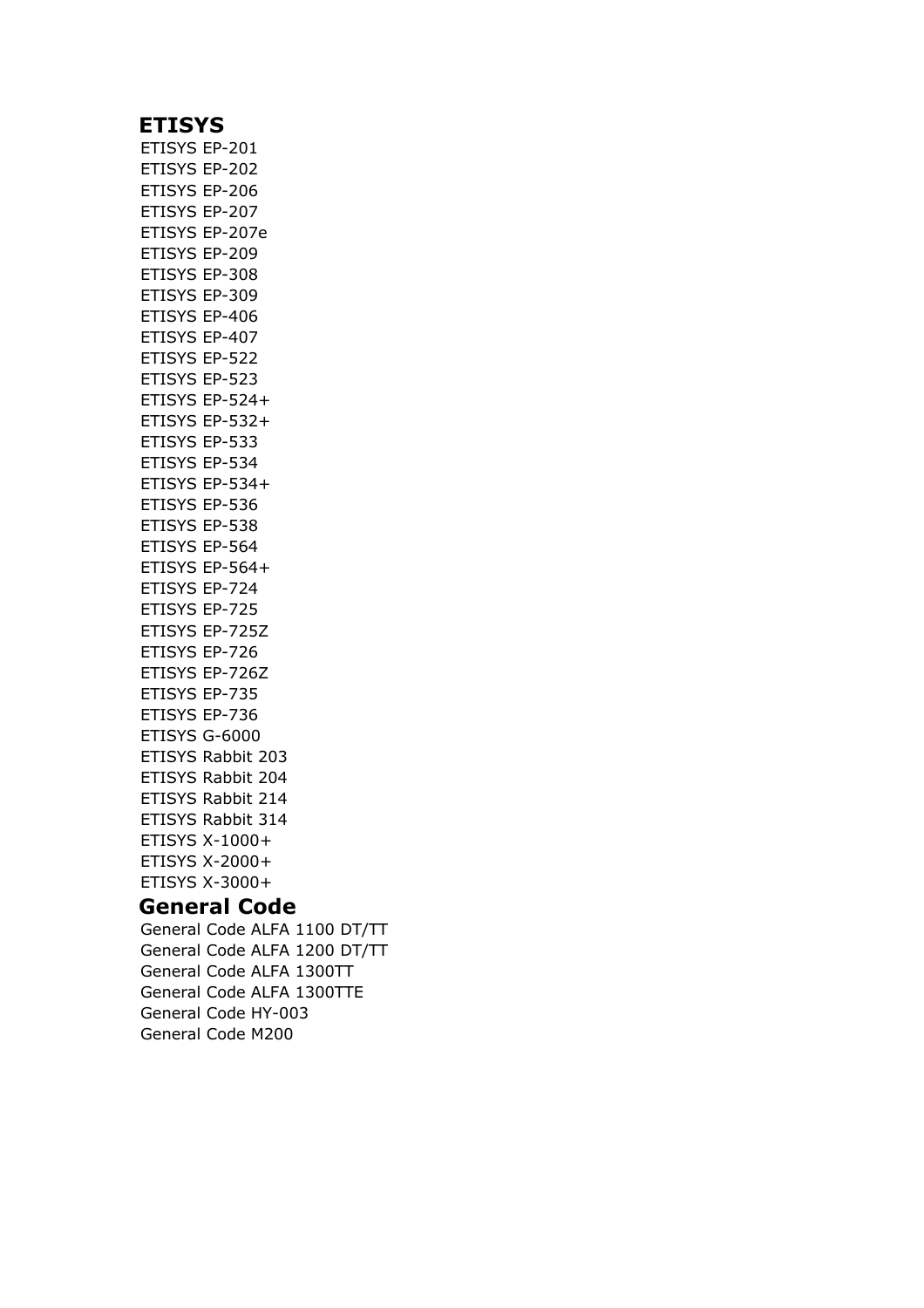### **Godex**

Godex EZ-1100 Godex EZ-1200 Godex EZ-1300 Godex EZ-2200 Godex EZ-2300 Godex EZ-2P Godex EZ-2PS Godex EZ-2S Godex EZ-4206 Godex EZ-4216 Godex EZ-4236 Godex EZ-4304 Godex EZ-4P Godex EZ-4T Godex EZ-4TD Godex EZ-4TDP Godex EZ-4TK Godex EZ-4TKP Godex EZ-4TKPS Godex EZ-4TT Godex EZ-4TTP Godex EZ-4TTPS Godex EZgo C4

# **Graphic Products**

Graphic Products DuraLabel Graphic Products DuraLabel PLUS Graphic Products DuraLabel PRO

### **IBM**

IBM 4400-004 (203 dpi) IBM 4400-004 (300 dpi) IBM 4400-006 (203 dpi) IBM 4400-006 (300 dpi) IBM 4400-008 (203 dpi) IBM 4400-008 (300 dpi) IBM 6700-R40 (203 dpi) IBM 6700-R40 (300 dpi) IBM 6700-R40 RFID (203 dpi) IBM 6700-R40 RFID (300 dpi) IBM 6700-R60 (203 dpi) IBM 6700-R60 (300 dpi) IBM 6700-R80 (203 dpi) IBM 6700-R80 (300 dpi)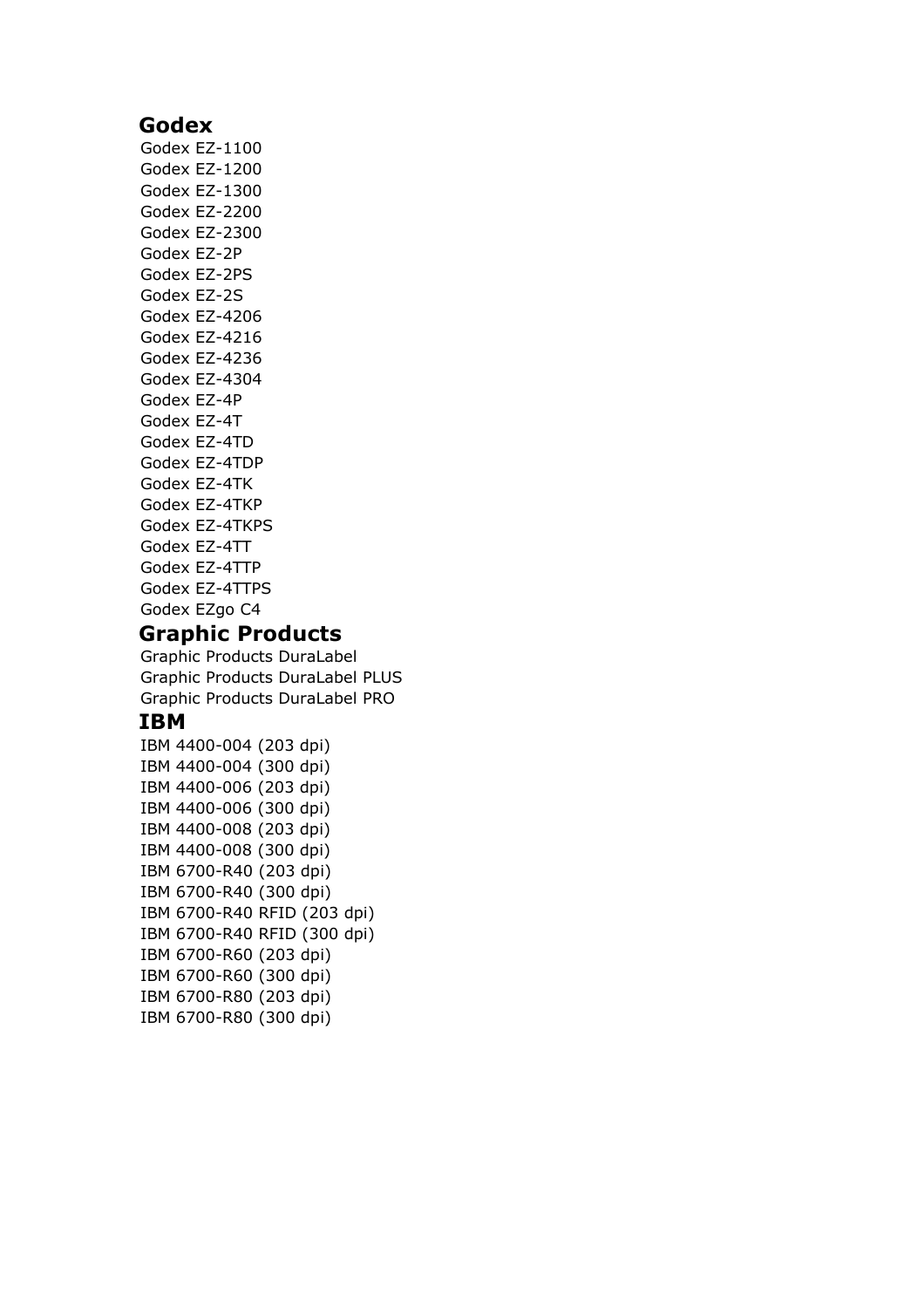# **Imaje**

MP Compact4 (203 dpi) MP Compact4 (300 dpi) MP Compact4 Mobile (203 dpi) MP Compact4 Mobile (300 dpi) MP Nova4 DT (203 dpi) MP Nova4 DT  $(300 \text{ dipi})$ MP Nova4 TT (203 dpi) MP Nova4 TT (300 dpi) MP Nova6 DT (203 dpi) MP Nova6 TT (203 dpi) MP Nova8 DT (203 dpi)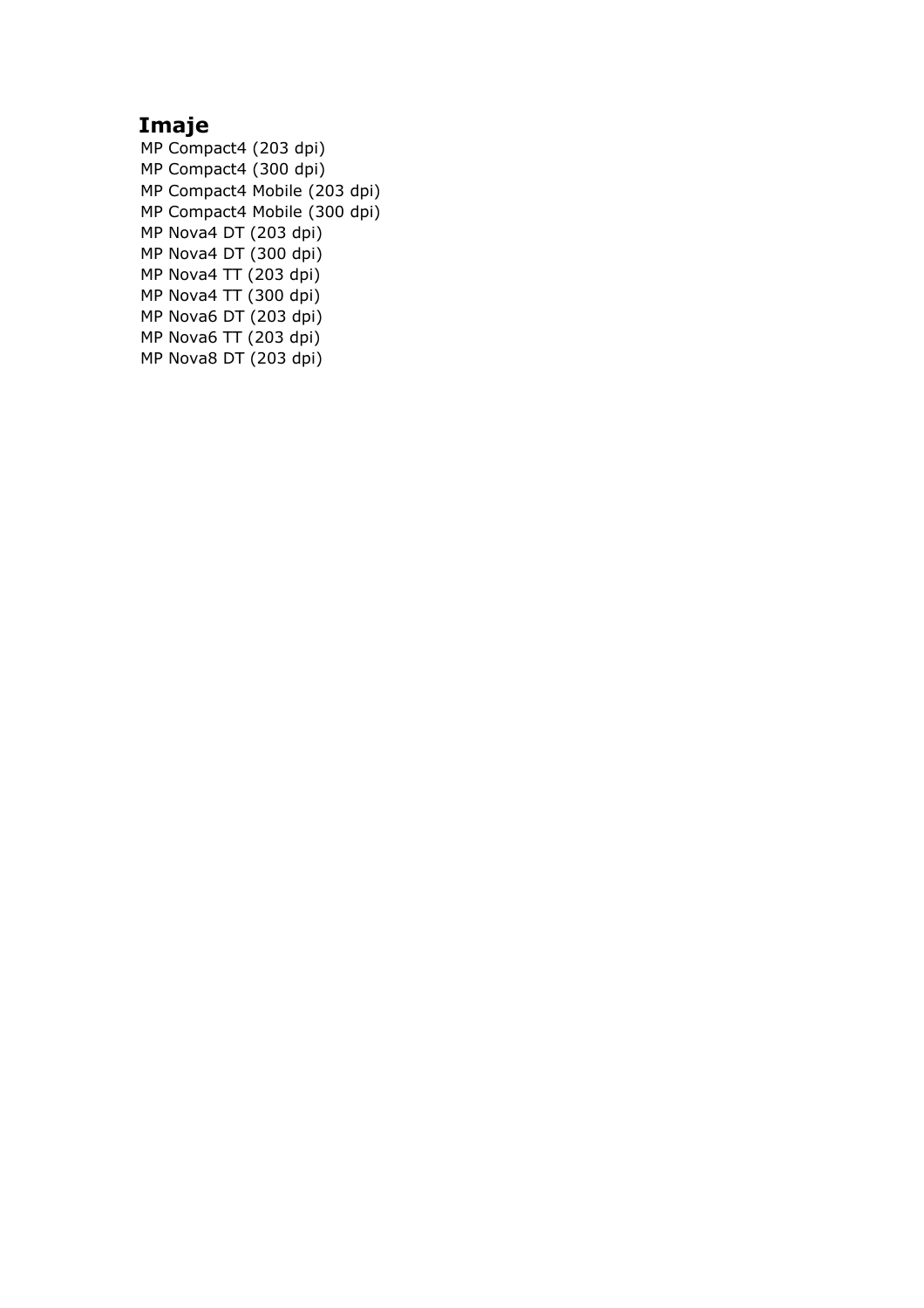### **Intermec**

EasyCoder 101 (150 dpi) EasyCoder 101 (203 dpi) EasyCoder 201 (150 dpi) EasyCoder 201 (203 dpi) EasyCoder 301 (203 dpi) EasyCoder 3240 EasyCoder 3400C EasyCoder 3400D EasyCoder 3400E (203 dpi) EasyCoder 3400E (406 dpi) EasyCoder 3440 EasyCoder 3440B EasyCoder 3600 EasyCoder 3600B EasyCoder 401 (203 dpi) EasyCoder 4400C (152 dpi) EasyCoder 4400C (203 dpi) EasyCoder 4400D (203 dpi) EasyCoder 4406 EasyCoder 4420 EasyCoder 4420B EasyCoder 4420E EasyCoder 4440 EasyCoder 4440B EasyCoder 4440E EasyCoder 4830 EasyCoder 4830B EasyCoder 501 (203 dpi) EasyCoder 501 (300 dpi) EasyCoder 501 XP (305 dpi) EasyCoder 601 (203 dpi) EasyCoder 601 XP (305 dpi) EasyCoder 71 (203 dpi) EasyCoder 7421 EasyCoder 7421B EasyCoder 7422 EasyCoder 91 DT (203 dpi) EasyCoder 91 DT (300 dpi) EasyCoder 91 TT (203 dpi) EasyCoder 91 TT (300 dpi) EasyCoder C4 (203 dpi) EasyCoder C4 (300 dpi) EasyCoder E4 (203 dpi) EasyCoder F2 (203 dpi) EasyCoder F4 (203 dpi) EasyCoder PC4 (203 dpi) EasyCoder PC4 (300 dpi) EasyCoder PC41 EasyCoder PD4 (203 dpi) EasyCoder PD4 (300 dpi) EasyCoder PD41 (203 dpi) - DP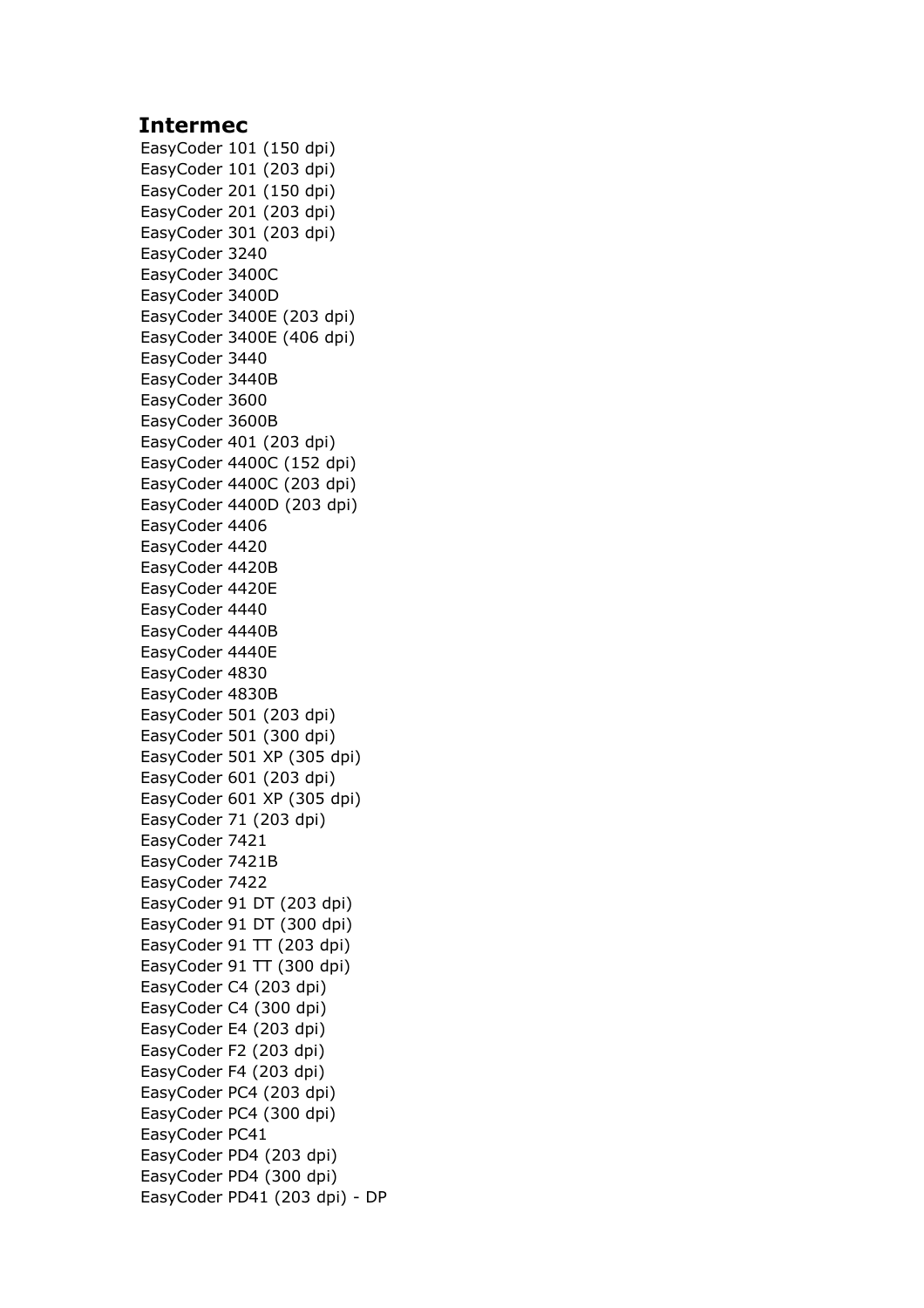### **K-SUN**

KSUN 9200XXL KSUN 9300XXL **KROY** KROY K4350 (203 dpi) KROY K4350 (300 dpi) KROY K4452 KROY K4453 KROY K4652 KROY K4653 **MAX** MAX LP-100R **Meto** Meto B-SA4 (203 dpi) Meto B-SA4 (300 dpi) Meto Bandit Meto Bandit (300 dpi) Meto Bandit Jr Meto mi-4206 Meto mi-4208 Meto mi-4210 Meto mi-4212 Meto mi-4308 Meto mi-4406 Meto mi-4604 Meto mi-6208 Meto mi-6308 Meto mn-4203 Meto mn-4204 Meto mn-4304 Meto MP420 Meto MP421 Meto mr-4206 Meto mr-4208 Meto mr-4306 Meto mx-4 Meto OS-203DT PPLA Meto OS-204DT PPLA Meto OS-214TT PPLA Meto SP40 Meto SP40 II Meto V40 (203 dpi) Meto V40 (300 dpi) Meto V65 Meto V85 Meto X-2000+ PPLA **Metrologic**

Metrologic MI 5300 PPLA Metrologic MI 5300 PPLB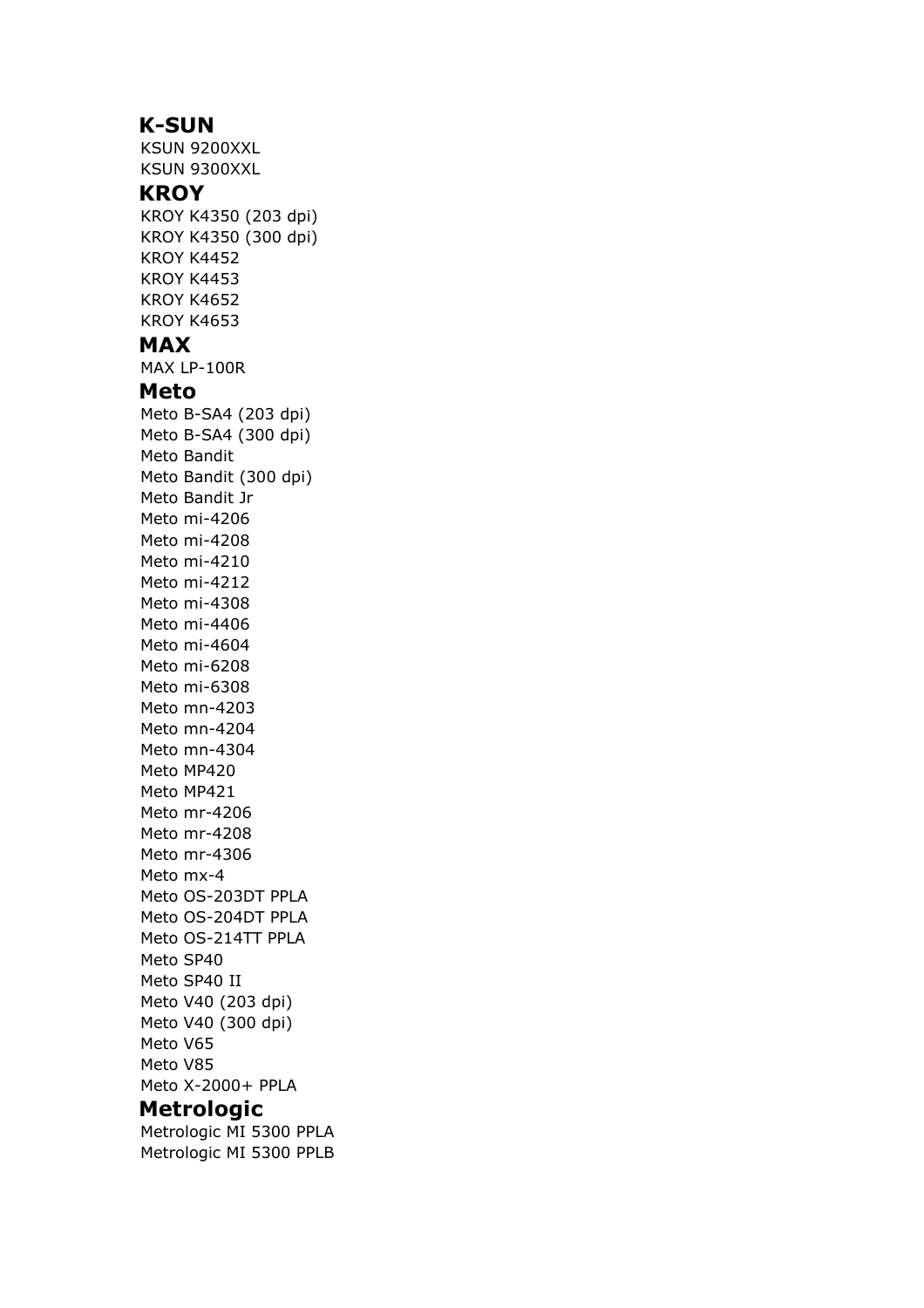# **MICROPLEX**

MICROPLEX LOGIJET T4p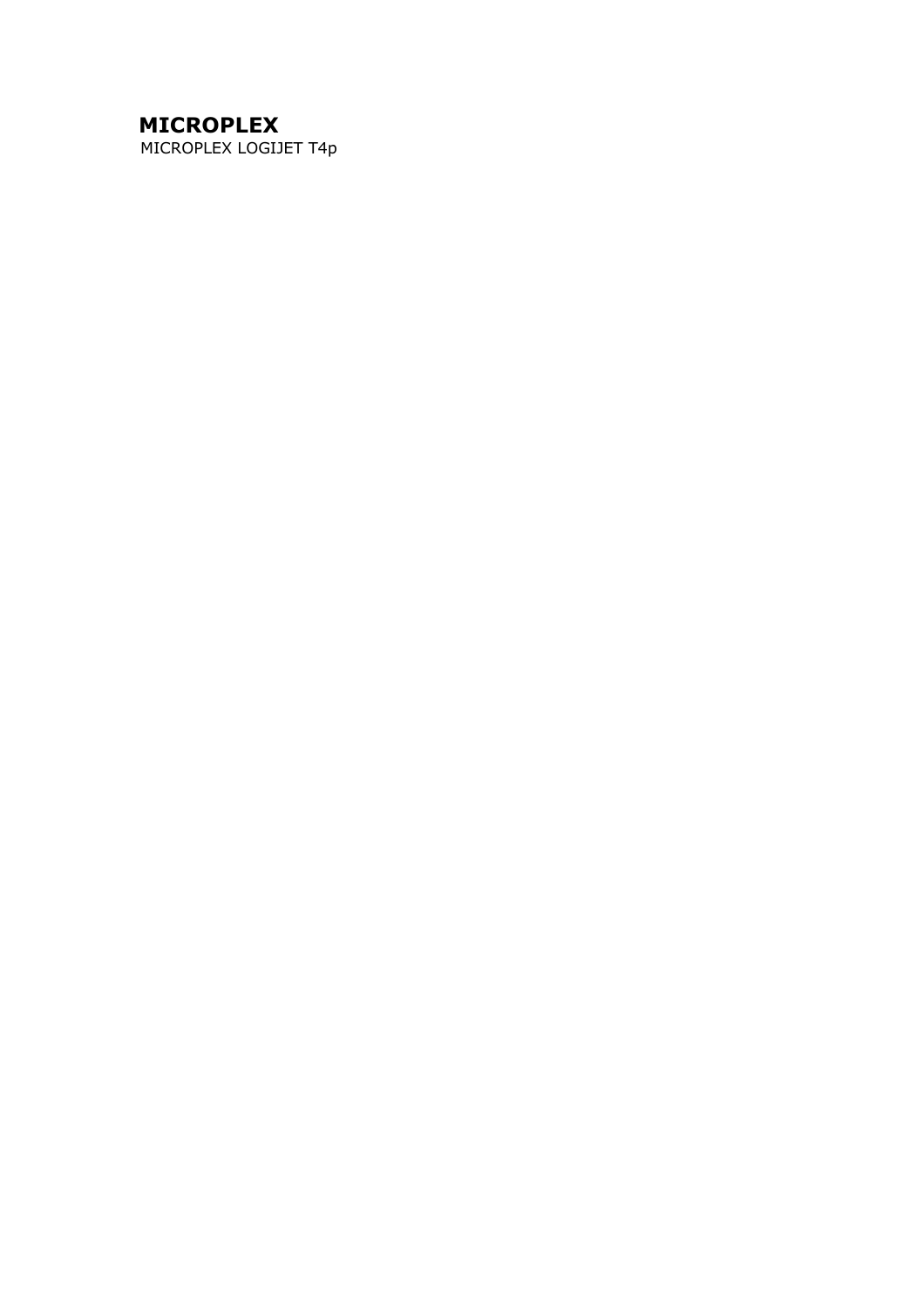### **Monarch**

Monarch 1460 Monarch 1465 Monarch 9401 Monarch 9402 Monarch 9403 Monarch 9411 Monarch 9412 Monarch 9413 Monarch 9414 Monarch 9416 (203 dpi) Monarch 9416 (300 dpi) Monarch 9420 Monarch 9425 Monarch 9433 Monarch 9440 Monarch 9445 Monarch 9446 Monarch 9460 Monarch 9465 Monarch 9474 Monarch 9490 Monarch 9494 Monarch 9642E Monarch 9642M Monarch 9643E Monarch 9643M Monarch 9652E Monarch 9652M Monarch 9662 Monarch 9742E Monarch 9805 Monarch 9820 Monarch 9825 Monarch 9830 Monarch 9835 Monarch 9840 (203 dpi) Monarch 9840 (300 dpi) Monarch 9850 (203 dpi) Monarch 9850 (300 dpi) Monarch 9855 (203 dpi) Monarch 9855 (300 dpi) Monarch 9855 RFID (203 dpi) Monarch 9855 RFID (300 dpi) Monarch 9855 RFMP (203 dpi) Monarch 9855 RFMP (300 dpi) Monarch 9856 Monarch 9860 (203 dpi) Monarch 9860 (300 dpi) Monarch 9870 Monarch Renegade 4 Monarch Sierra Sport 2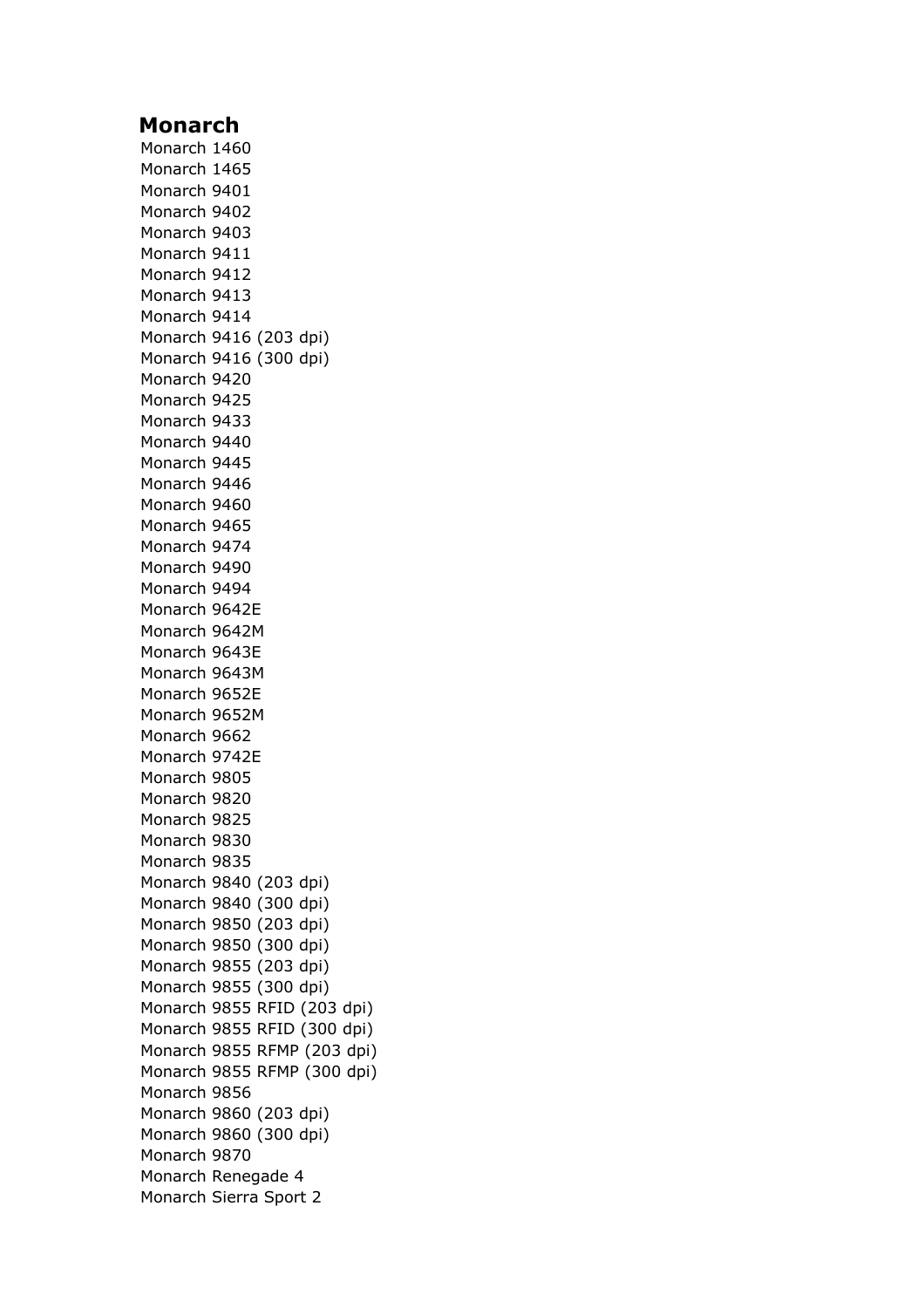#### **Novexx**

Novexx Chess 4 Novexx Chess 5 Novexx Chess 6 Novexx Chess 8 Novexx Cobra Offline Novexx Cobra Online Novexx Da Capo Novexx DPM 4'' Novexx DPM 5'' Novexx DPM 6'' Novexx Eagle Novexx Fox 6300 Novexx Fox 6500 Novexx Lion Novexx Lion Plus Novexx Mustang 1000 Novexx Mustang 1000 Spender Novexx Mustang 1500 (193 dpi) Novexx Mustang 1500 (293 dpi) Novexx Mustang 2000 (193 dpi) Novexx Mustang 2000 (293 dpi) Novexx Mustang 2500 (193 dpi) Novexx Mustang 2500 (293 dpi) Novexx Ocelot (203 dpi) Novexx Ocelot (300 dpi) Novexx PA-146 Novexx PA-156 Novexx PA-166 Novexx Puma Novexx Puma Plus Novexx Swing 8300 Novexx Teddy Novexx Texxtile (203 dpi) Novexx Texxtile (300 dpi) Novexx Tiger Novexx Tiger XXL Novexx Xxtreme

## **O'Neil**

O'Neil LP3 O'Neil microFlash 2t O'Neil microFlash 4t O'Neil PrintPAD

# **Okabe Marking Systems**

Okabe Marking Systems Eta-420 Okabe Marking Systems Eta-422 Okabe Marking Systems Eta-442 Okabe Marking Systems Theta-420 Okabe Marking Systems Theta-422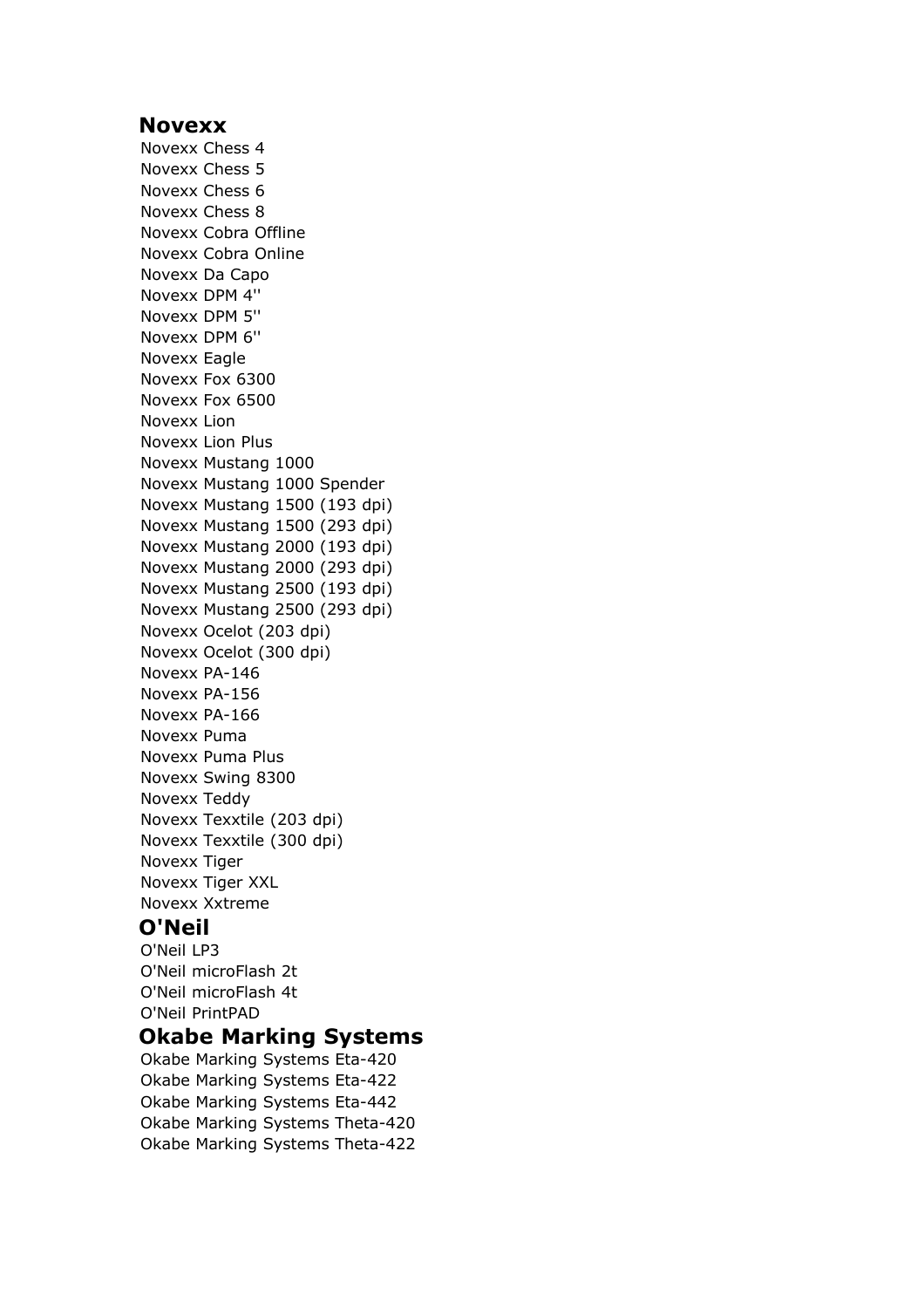### **OPAL**

OPAL OD5 **Pitney Bowes** Pitney Bowes J645 Pitney Bowes J693 **Postek** Postek G-2108 Postek G-3106 Postek T2 Postek T3 **Pressiza** Pressiza 406 Plus Pressiza 406-400 Pressiza 406-400+ Pressiza 406e Pressiza 407-W Pressiza 408-200 Pressiza 408-300 Pressiza 412-64 Pressiza 512-64 Pressiza 548 Pressiza 610-64 Pressiza 808-64 Pressiza F-422 Pressiza F-428 Pressiza F-438 Pressiza F-446 Pressiza F-464 Pressiza P4083 Pressiza P4102 Pressiza P6083 Pressiza P6102 Pressiza P8063 Pressiza P8082 Pressiza TX408-200 Pressiza TX408-300 Pressiza XT-10 Pressiza XT-10 1050 Pressiza XT-10 950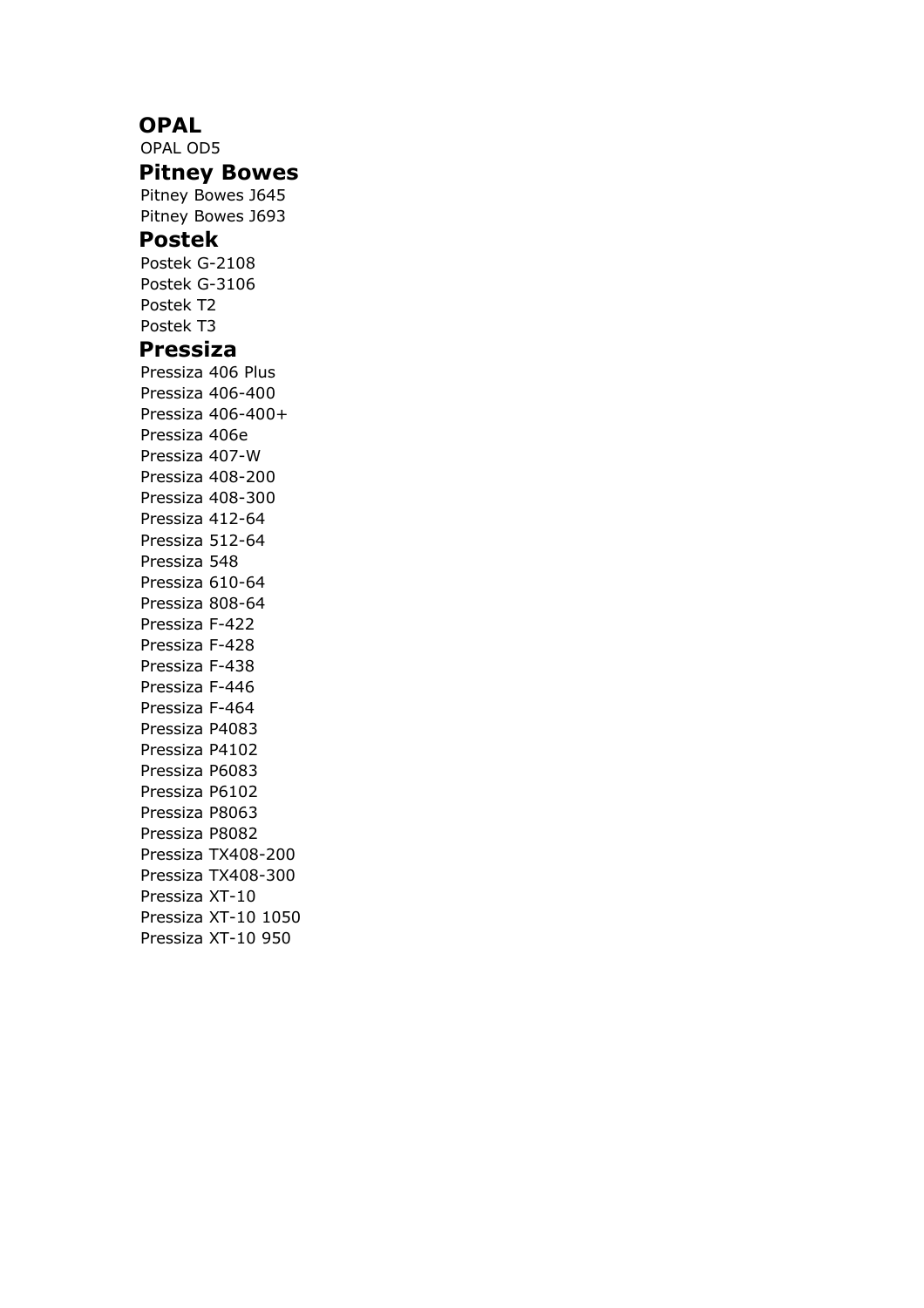## **Printronix**

Printronix SL4M (203 dpi) - PGL Printronix SL4M (305 dpi) - PGL Printronix SL5204e - PGL Printronix SL5204r - PGL Printronix SL5206e - PGL Printronix SL5206r - PGL Printronix SL5208e - PGL Printronix SL5208r - PGL Printronix SL5304e - PGL Printronix SL5304r - PGL Printronix SL5306e - PGL Printronix SL5306r - PGL Printronix SL5308e - PGL Printronix SL5308r - PGL Printronix SLPA7204e - PGL Printronix SLPA7204r - PGL Printronix SLPA7206r - PGL Printronix SLPA7208r - PGL Printronix SLPA7304e - PGL Printronix SLPA7304r - PGL Printronix SLPA7306r - PGL Printronix SLPA7308r - PGL Printronix T3204 - FGL Printronix T3204 - PGL Printronix T3306 - FGL Printronix T3306 - PGL Printronix T3308 - FGL Printronix T3308 - PGL Printronix T4204 - PGL Printronix T4M (203 dpi) - PGL Printronix T4M (305 dpi) - PGL Printronix T5204 - PGL Printronix T5204e - PGL Printronix T5204r - PGL Printronix T5206 - PGL Printronix T5206e - PGL Printronix T5206r - PGL Printronix T5208 - PGL Printronix T5208e - PGL Printronix T5208r - PGL Printronix T5304 - PGL Printronix T5304e - PGL Printronix T5304r - PGL Printronix T5306 - PGL Printronix T5306e - PGL Printronix T5306r - PGL Printronix T5308 - PGL Printronix T5308e - PGL Printronix T5308r - PGL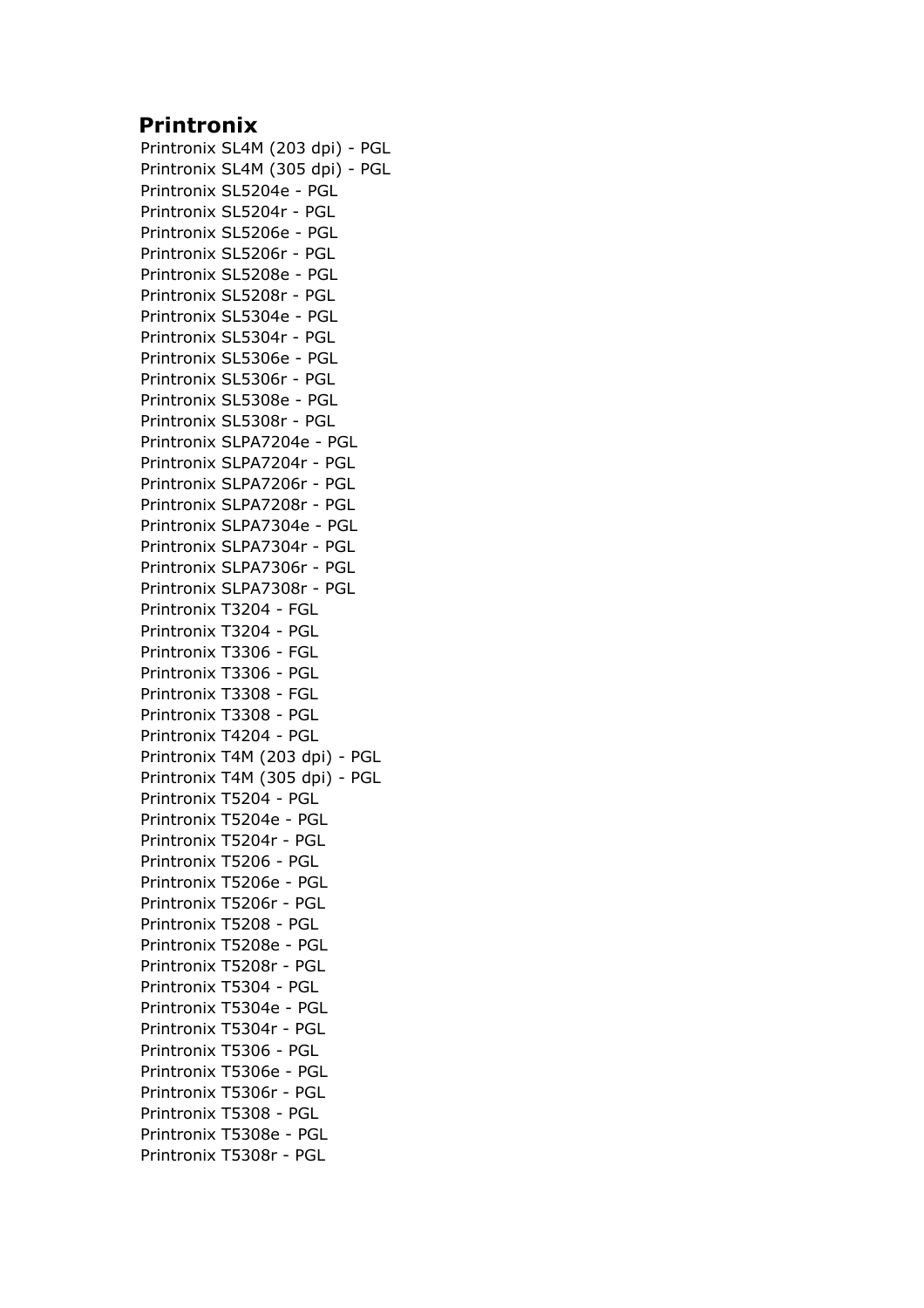# **QuickLabel Systems**

QuickLabel Systems Pronto 442 QuickLabel Systems Pronto 472 QuickLabel Systems Pronto 474 QuickLabel Systems Pronto 843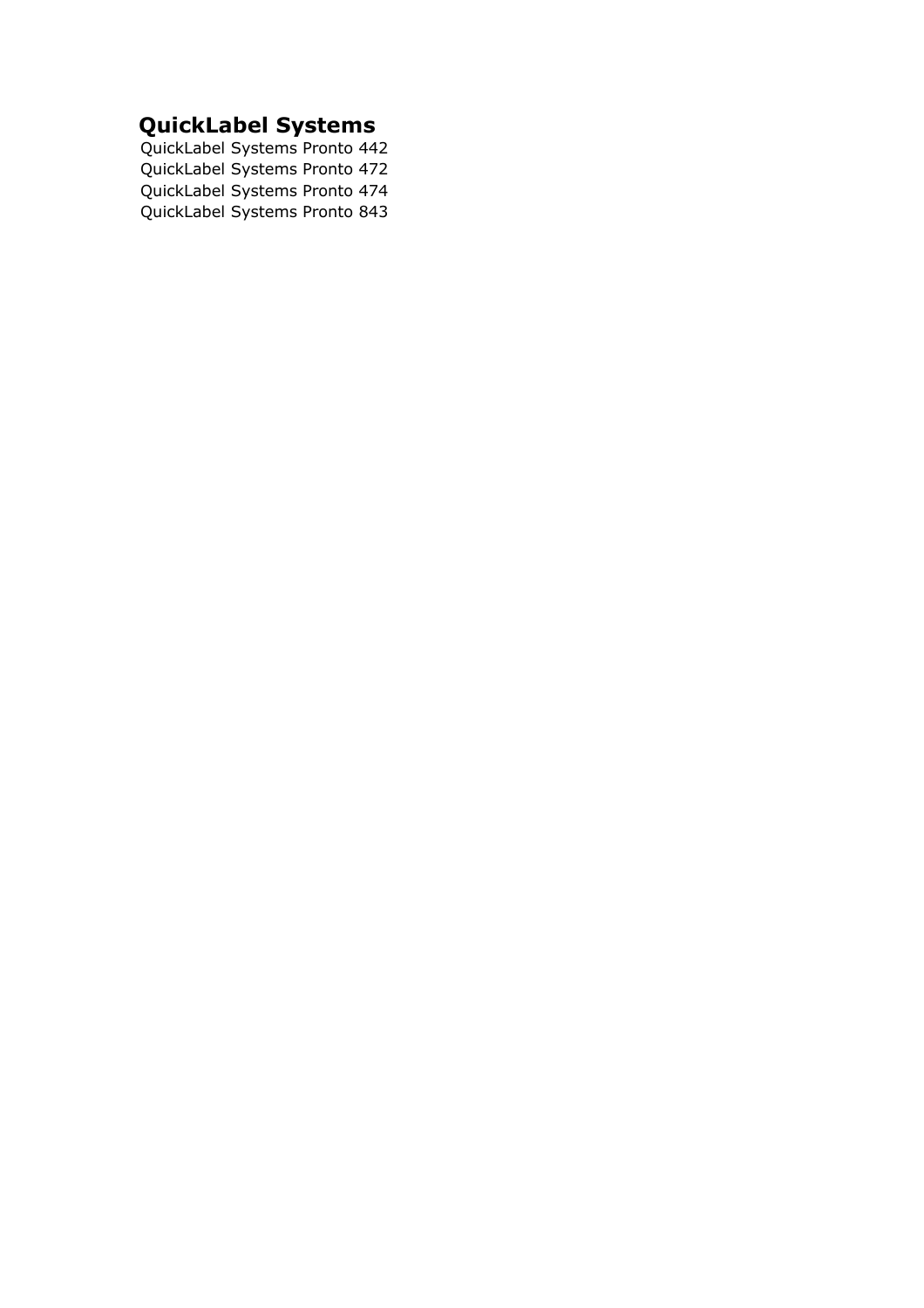### **Ring**

Ring 2012PMA Ring 4008PIH Ring 4008PIM Ring 4008PLH Ring 4008PLM Ring 4008PLM+ Ring 4008PMH Ring 4012PH (150 dpi) Ring 4012PH (300 dpi) Ring 4012PIH Ring 4012PIM Ring 4012PIT Ring 4012PL (150 dpi) Ring 4012PL (300 dpi) Ring 4012PLH Ring 4012PLM Ring 4012PLM+ Ring 4012PM (150 dpi) Ring 4012PM (300 dpi) Ring 4012PMH Ring 4012PSH Ring 4016PIH Ring 4016PIM Ring 4016PMH Ring 4016PMX Ring 4024PIH Ring 4024PIM Ring 4024PMH Ring 4024PMX Ring 408L Ring 408MA Ring 408PE Ring 408PEL Ring 412L (203 dpi) Ring 412L (300 dpi) Ring 412MA Ring 412MA-128mm Ring 412PE Ring 416MA Ring 424MA Ring 4408PH Ring 4412PH Ring 5012PMX Ring 8012PH (150 dpi) Ring 8012PH (300 dpi) Ring 8012PIH Ring 8012PM Ring 8012PMH Ring 8012PMX Ring 8408PH Ring 8412PH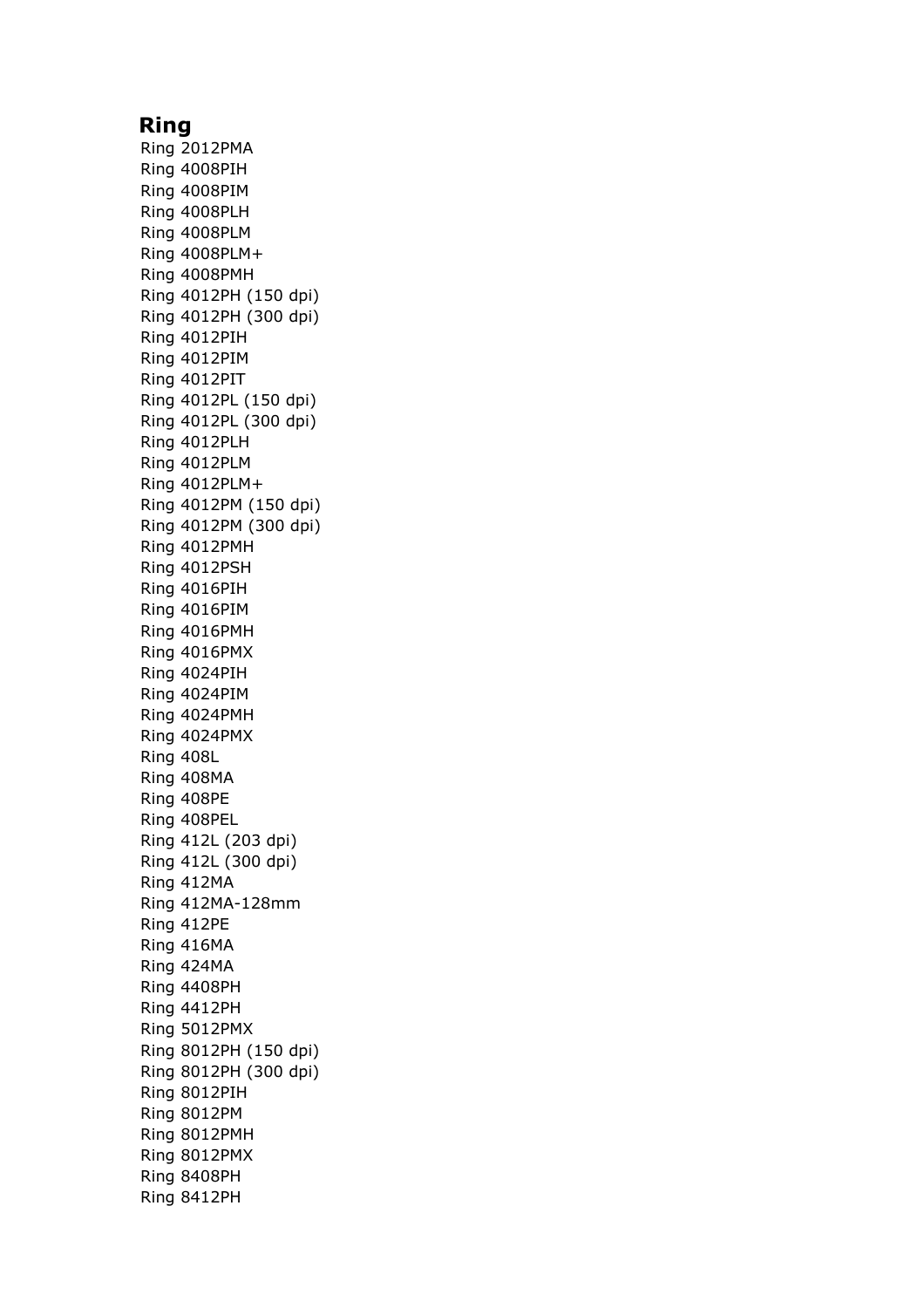# **Samsung**

Samsung SRP-770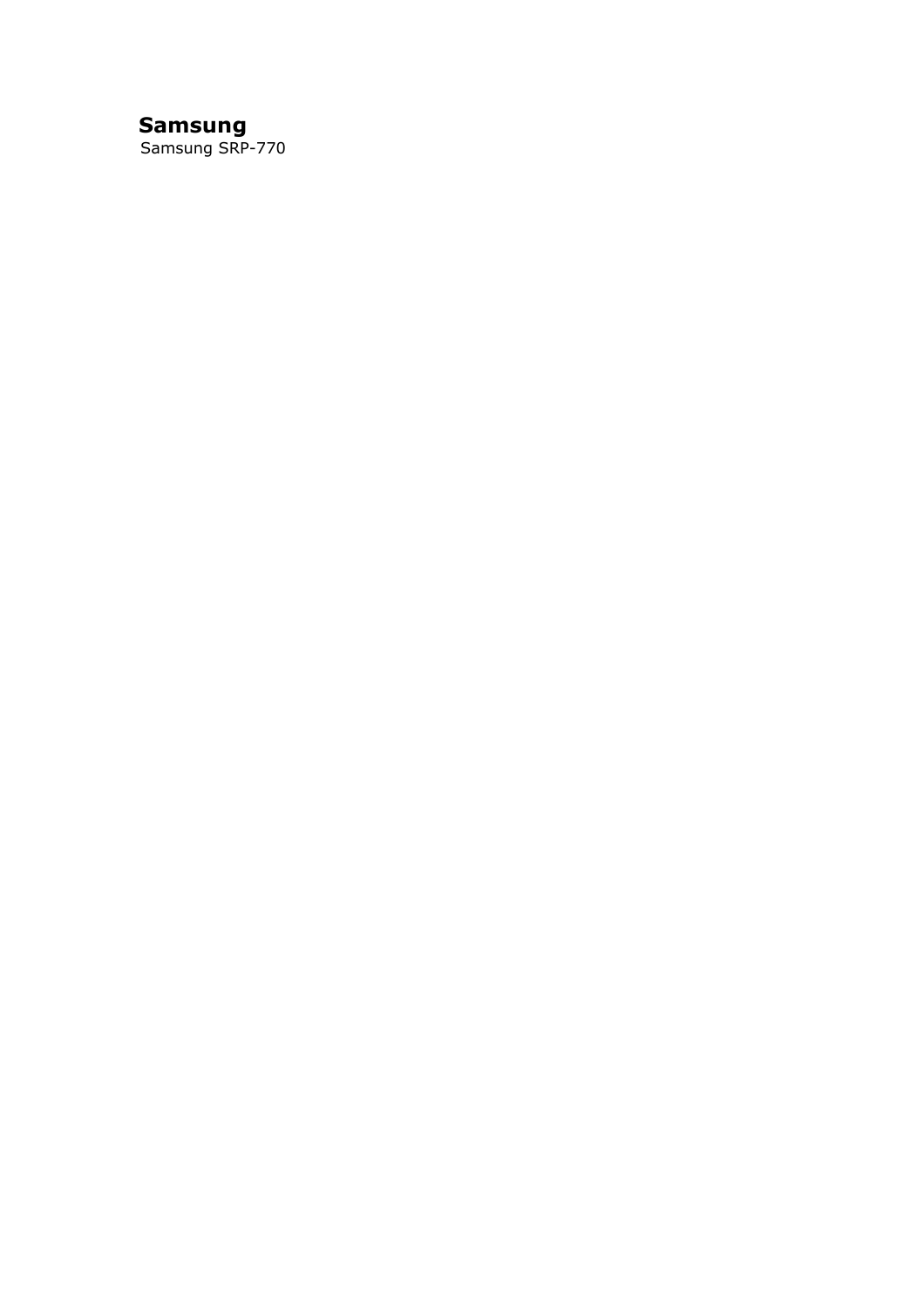## **SATO**

SATO CL408 SATO CL408e SATO CL408e RFID SATO CL412 SATO CL412e SATO CL412e RFID SATO CL608 SATO CL608e SATO CL608e RFID SATO CL612 SATO CL612e SATO CL612e RFID SATO CT400 SATO CT410 SATO CT420 SATO CX108 SATO CX200DT SATO CX200TT SATO CX208DT SATO CX208TT SATO CX212TT SATO CX400 SATO DR300 SATO DR310 SATO GT408e SATO GT408e RFID SATO GT412e SATO GT412e RFID SATO GT424e SATO GT424e RFID SATO LM408e SATO LM412e SATO Lt408 SATO M-4800RV SATO M-4800RVe SATO M-48Pro12 SATO M-48Pro24 SATO M-48Pro8 SATO M-5900 SATO M-5900L SATO M-5900RV SATO M-5900RVe SATO M-8400 (152 dpi) SATO M-8400 (203 dpi) SATO M-8400RV SATO M-8400RVe SATO M-8400S (152 dpi) SATO M-8400S (203 dpi) SATO M-8450 (100 dpi) SATO M-8450 (150 dpi) SATO M-8450 (300 dpi)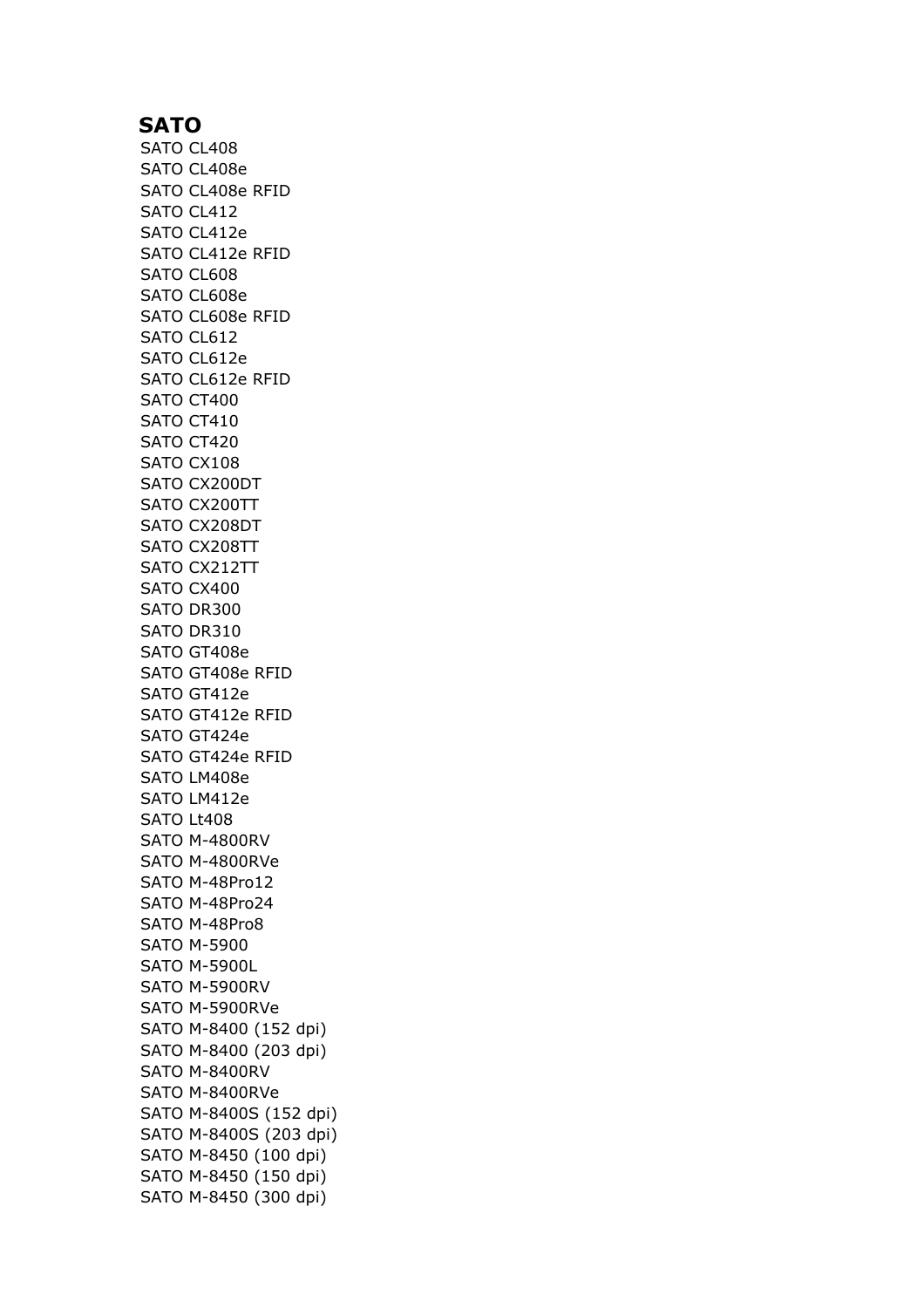# **SII**

SII MPU-P245 **Sumitomo**

Sumitomo SumiMark III

# **System Wave**

System Wave KSW-1000 System Wave KSW-1500 System Wave KSW-4000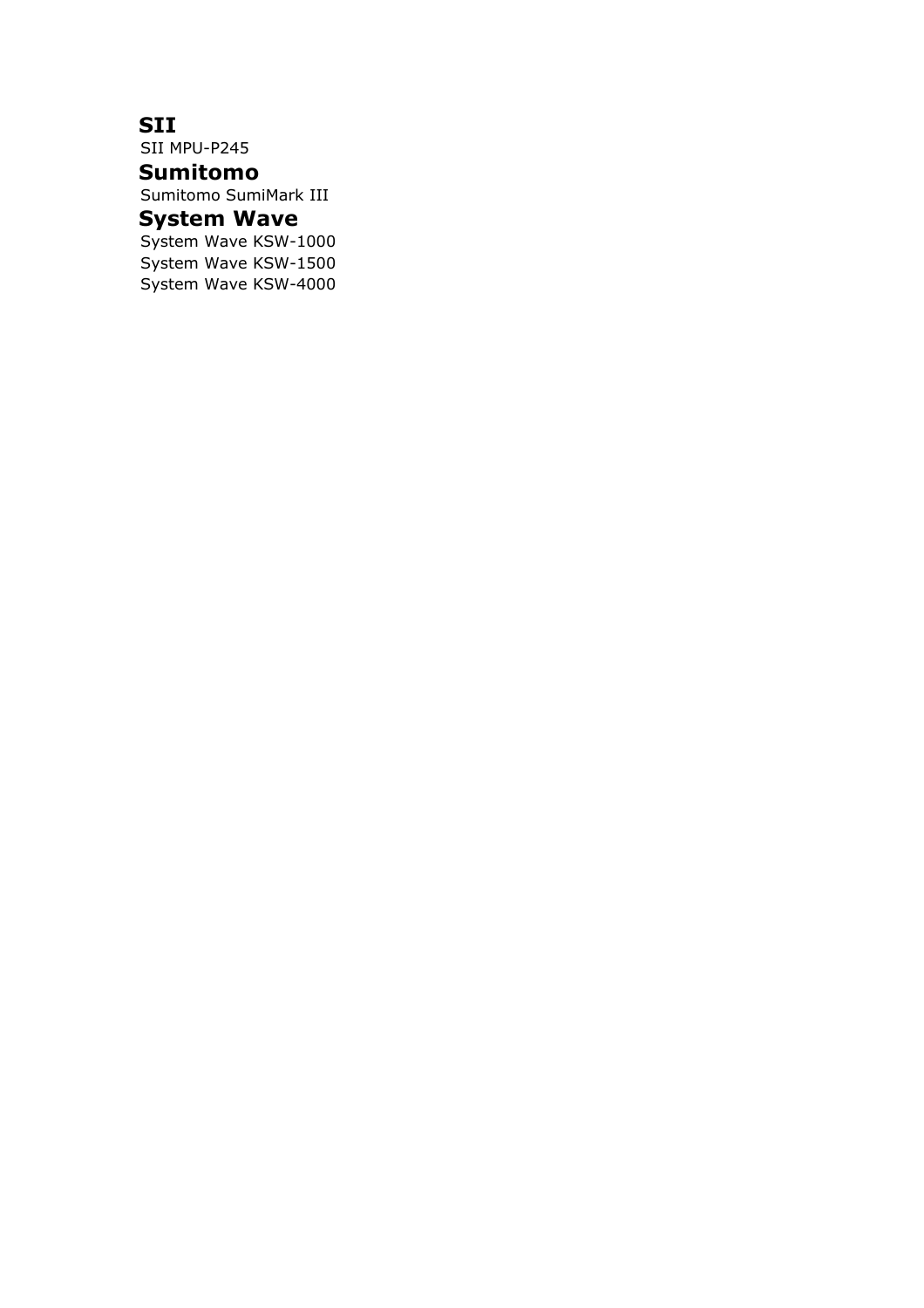### **TEC**

TEC B-372 TEC B-374 TEC B-415 TEC B-415-GH23-CSN TEC B-419 TEC B-419G TEC B-431 TEC B-433 TEC B-433T TEC B-442 TEC B-443 (203 dpi) TEC B-443 (300 dpi) TEC B-452 TEC B-452H TEC B-458 TEC B-458H TEC B-472 TEC B-472-CN TEC B-472-GH12 TEC B-474 TEC B-482 TEC B-484 TEC B-492 TEC B-572 TEC B-672 TEC B-682 TEC B-852 TEC B-852-R TEC B-858 TEC B-858-R TEC B-872 TEC B-873 TEC B-874 TEC B-882 TEC B-SA4G TEC B-SA4G-CN TEC B-SA4G-JP TEC B-SA4T TEC B-SA4T-CN TEC B-SA4T-JP TEC B-SP2D TEC B-SP2D-JP TEC B-SV4 TEC B-SV4-JP TEC B-SV4D-QQ-US TEC B-SX4 TEC B-SX4-CN TEC B-SX5 TEC B-SX5-CN TEC B-SX5-JP TEC B-SX6T-R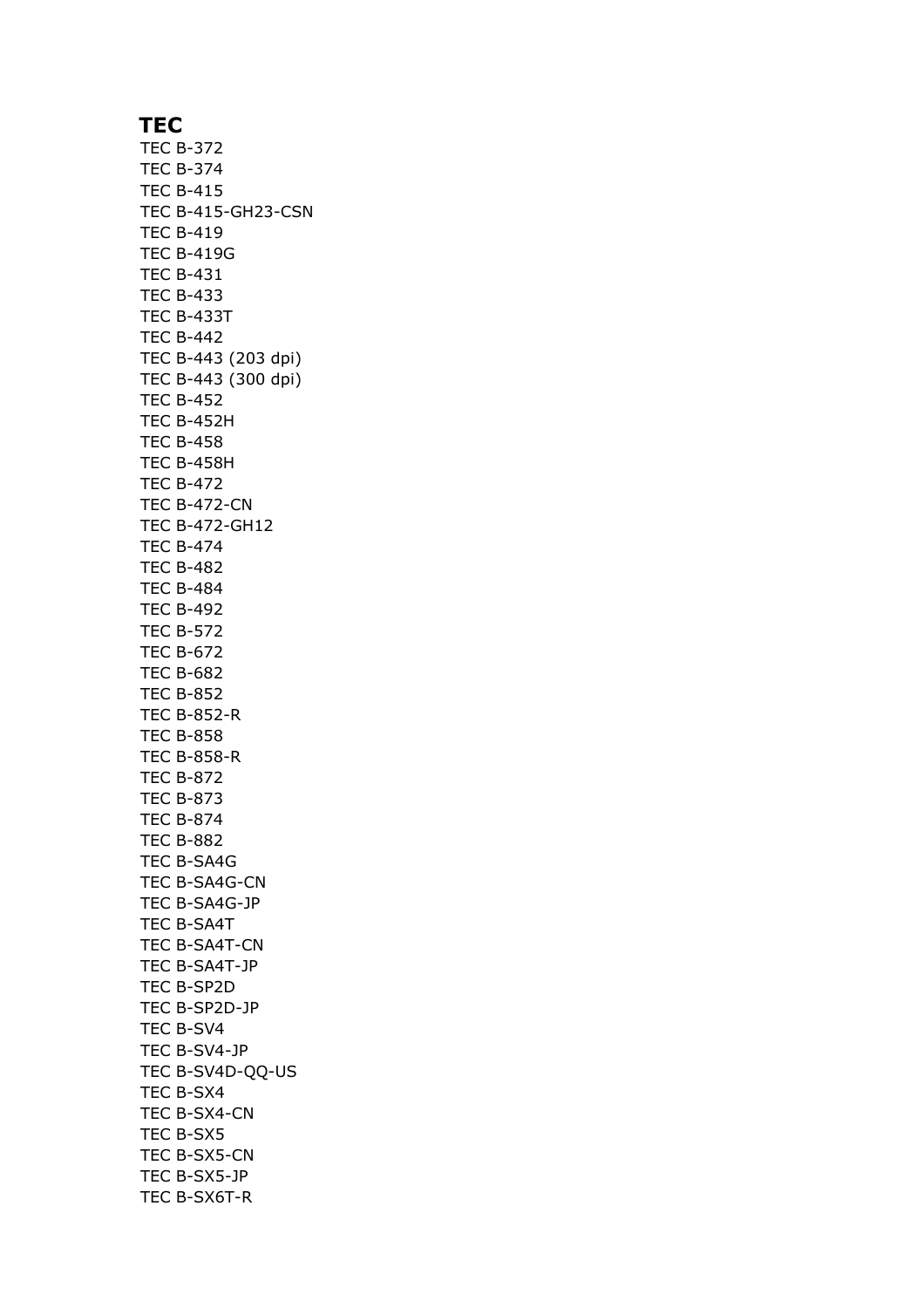### **Tharo**

Tharo 112 (152 dpi) Tharo 112 (203 dpi) Tharo 112 Plus (152 dpi) Tharo 112 Plus (203 dpi) Tharo A2 Gemini (203 dpi) Tharo A3 (203 dpi) Tharo A3 (300 dpi) Tharo A8 (203 dpi) Tharo Apollo 1 (300 dpi) Tharo Apollo 2 (300 dpi) Tharo Apollo 3 (203 dpi) Tharo Apollo 3 (300 dpi) Tharo Apollo 4 (203 dpi) Tharo Apollo 4 (300 dpi) Tharo Freedom Tharo Gemini Tharo Gemini 2 Tharo H-426 Tharo H-434 Tharo Hercules 200 Tharo Hercules 600 Tharo Hercules 800 Tharo Magic 300 Tharo Orion Tharo V-426 Tharo V-433 Tharo Wizard

# **Thermopatch**

Thermopatch HiQ A4+ (203 dpi) Thermopatch HiQ A4+ (300 dpi) Thermopatch HiQ-1 Thermopatch HiQ-2 Thermopatch HiQ-a3 Thermopatch S30 Thermopatch S30A Thermopatch S50 Thermopatch S50A Thermopatch S51 Thermopatch S51A Thermopatch S52 Thermopatch S52A Thermopatch Thermoseal Y-940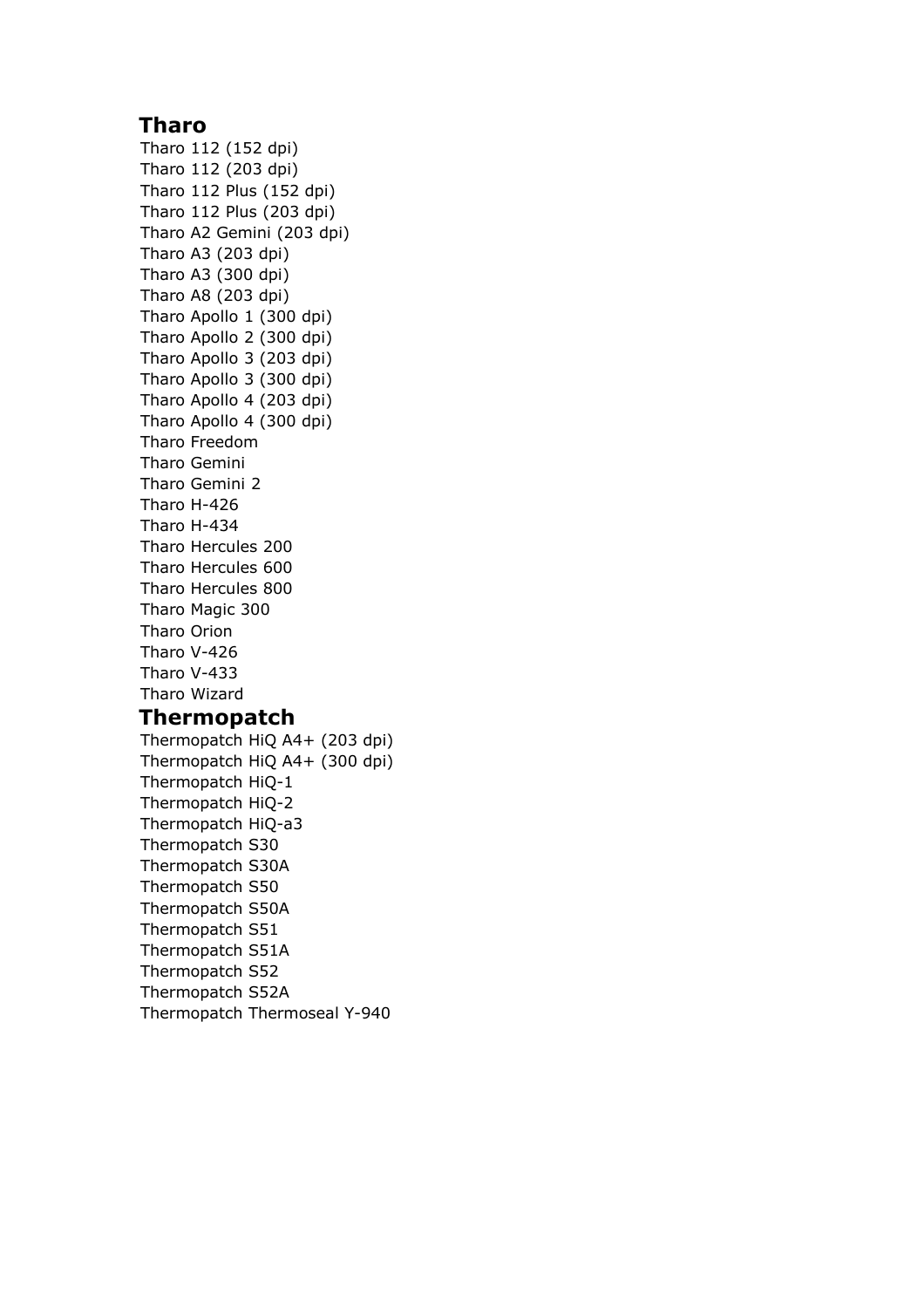# **ThermoTex**

ThermoTex S600 ThermoTex TLP 2742 ThermoTex TLP 2746 ThermoTex TLP 2824 ThermoTex TLP 2844 ThermoTex TLP 3842 ThermoTex TT-1 (203 dpi) ThermoTex TT-1 (300 dpi) ThermoTex TT-2 (203 dpi) ThermoTex TT-2 (300 dpi) ThermoTex TT-3 ThermoTex TT-4 (203 dpi) ThermoTex TT-4 (300 dpi) ThermoTex Z R140 ThermoTex Z140 Xi III ThermoTex Z170 Xi III ThermoTex Z220 Xi III ThermoTex Z2746e ThermoTex Z4M (203 dpi) ThermoTex Z4M (300 dpi)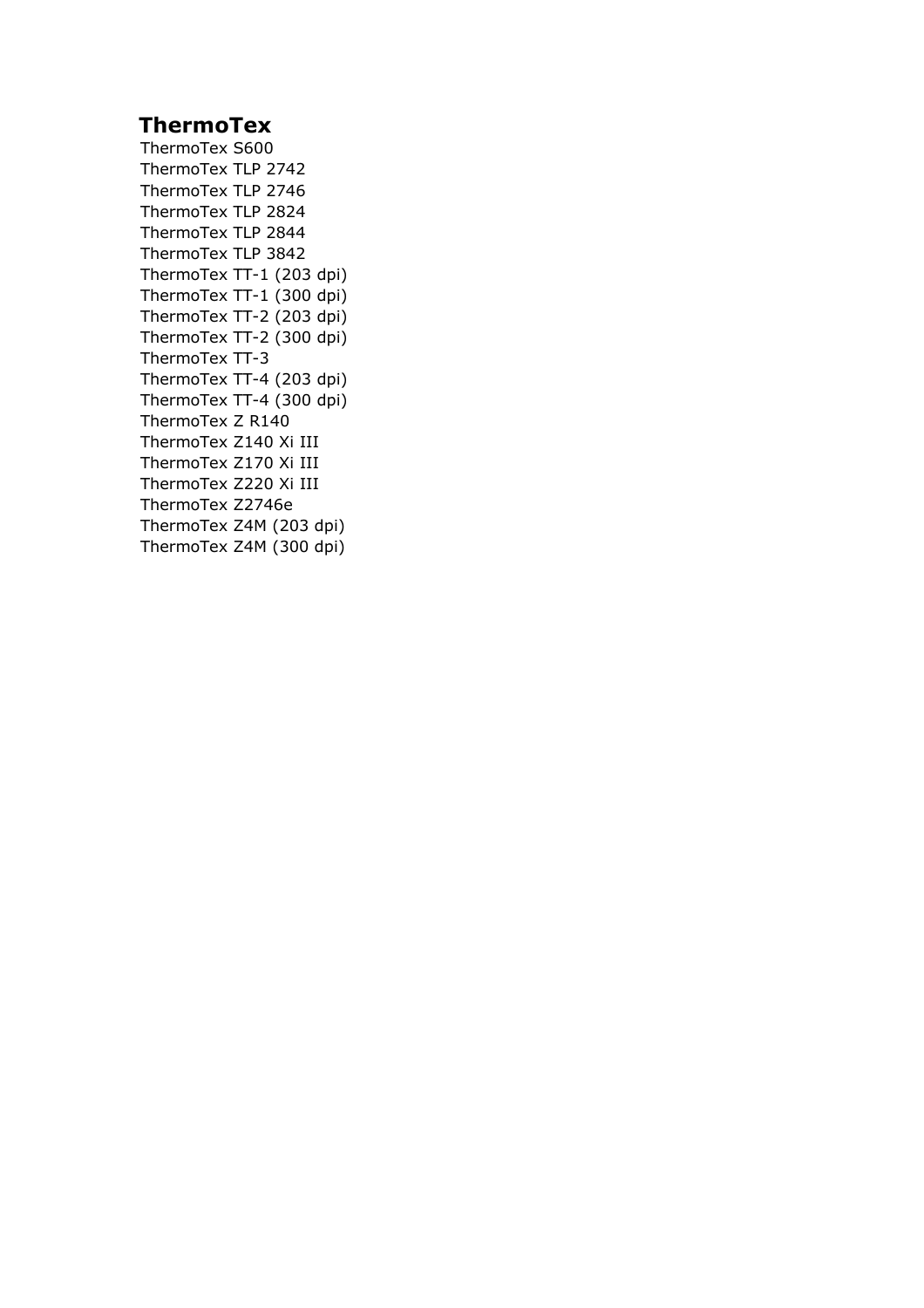# **TSC**

TSC M23 TSC TDP-242 TSC TDP-243 TSC TDP-243E TSC TDP-243M TSC TDP-244ME TSC TDP-245 TSC TDP-342 TSC TDP-342M TSC TDP-343 TSC TDP-643 TSC TDP-643 Plus TSC TDP-643R Plus TSC TTP-2410 TSC TTP-2410M TSC TTP-2412M TSC TTP-242 TSC TTP-243 TSC TTP-243 Plus TSC TTP-243E TSC TTP-243E Plus TSC TTP-243M TSC TTP-244 TSC TTP-244ME TSC TTP-244ME Plus TSC TTP-245 TSC TTP-246M TSC TTP-248M TSC TTP-342 TSC TTP-342 Plus TSC TTP-342M TSC TTP-342M Plus TSC TTP-343 TSC TTP-344M TSC TTP-346M

### **Tyco**

Tyco T208M Tyco T212M Tyco T308S Tyco T312M Tyco T312S Tyco T408M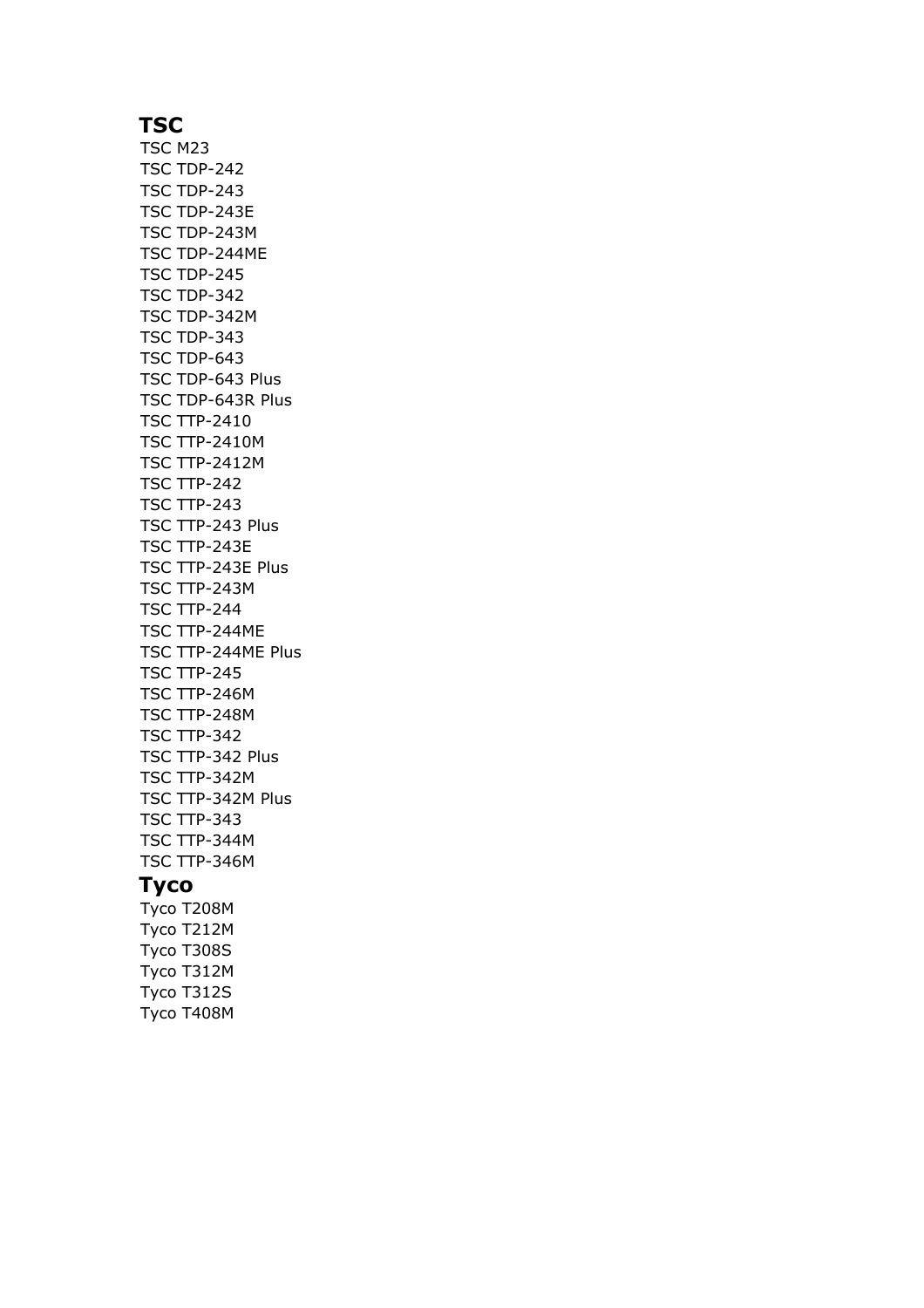## **Unimark**

Unimark U150 Unimark U220 Unimark U250 Unimark U260 Unimark U300 Unimark U320 Unimark U320e Unimark U350 Unimark U400 Unimark U420 Unimark U420e Unimark U450-6 Unimark U450-8 Unimark U452-6 Unimark U500 Unimark U501 Unimark U520 Unimark U520e Unimark U522 Unimark U550-12 Unimark U550-2 Unimark U550-6 Unimark U550-8 Unimark U552-6 Unimark U570 Unimark U572 Unimark U620 Unimark U620e Unimark U622 Unimark U622e Unimark U750-8 (203 dpi) Unimark U750-8 (300 dpi) Unimark U752-6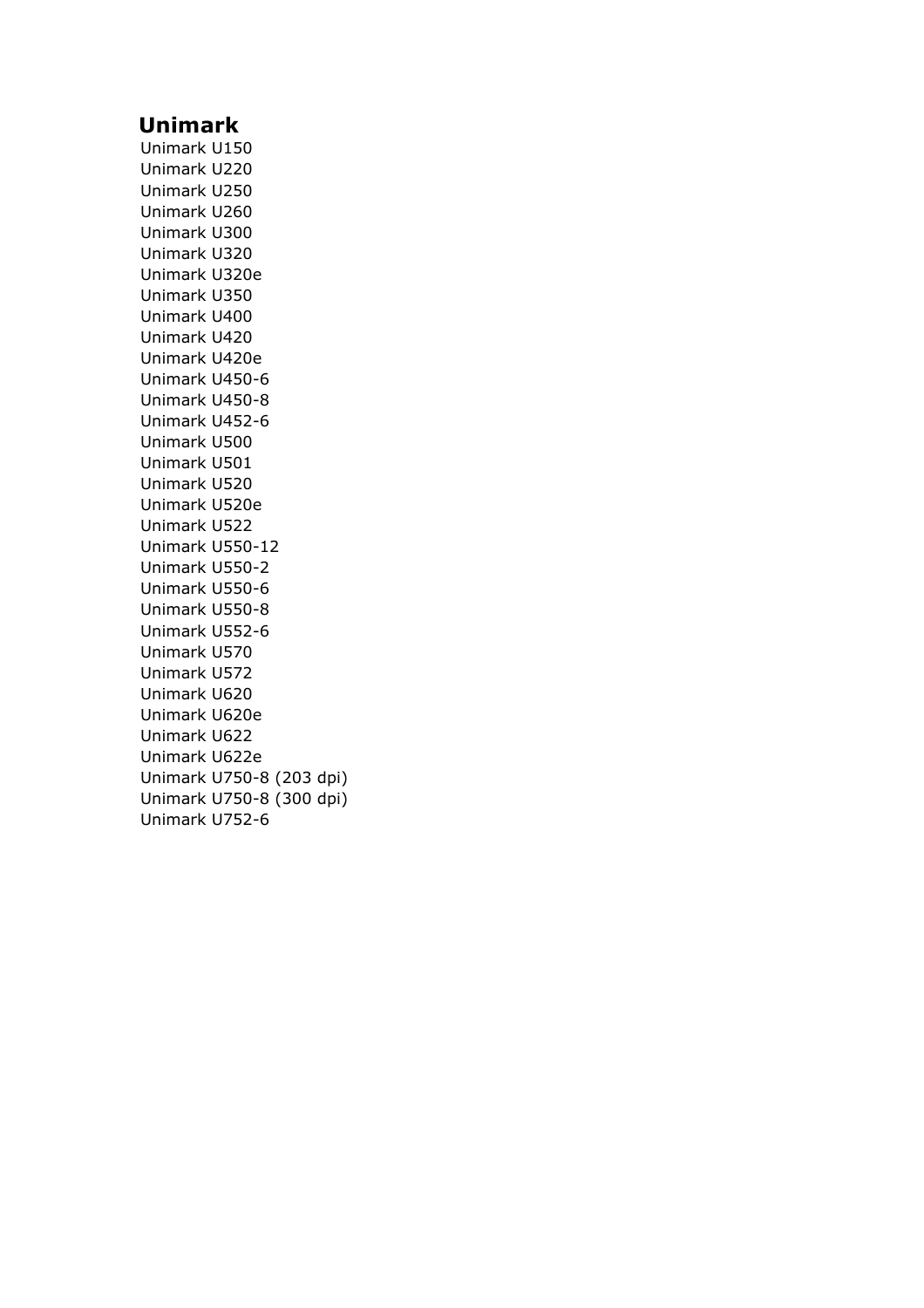# **Valentin**

Valentin Compa 104/8 Valentin Compa 106/12 Valentin Compa 162/12 Valentin Desco II 104/8 Valentin Desco II 106/7.6 Valentin Desco II 107/12 Valentin DPM II 107/12 Valentin DPM IIIc 107/12 Valentin DPM IIIc 53/12 Valentin DPM IIIi 107/12 Valentin DPM IIIi 128/12 Valentin DPM IIIi 53/12 Valentin Optimo 128/12 Valentin Optimo 150/12 Valentin Optimo 213/12 Valentin Pica 104/8 Valentin Pica 108/12 Valentin SPE 104/8 Valentin SPE 106/12 Valentin SPE 107/12 Valentin SPE 108/12 Valentin SPE 160/12 Valentin SPE 162/12 Valentin Spectra 107/12 Valentin Spectra 108/12 Valentin Spectra 162/12 Valentin Spectra 216/12 Valentin Vario 104/8 Valentin Vario 107/12 Valentin Vario II 104/8 Valentin Vario II 107/12 **VIPColor** VIPColor VP2020

#### **Wasp**

Wasp WPL-204 Wasp WPL-205 Wasp WPL-303 Wasp WPL-305 Wasp WPL-604 Wasp WPL-606 Wasp WPL-610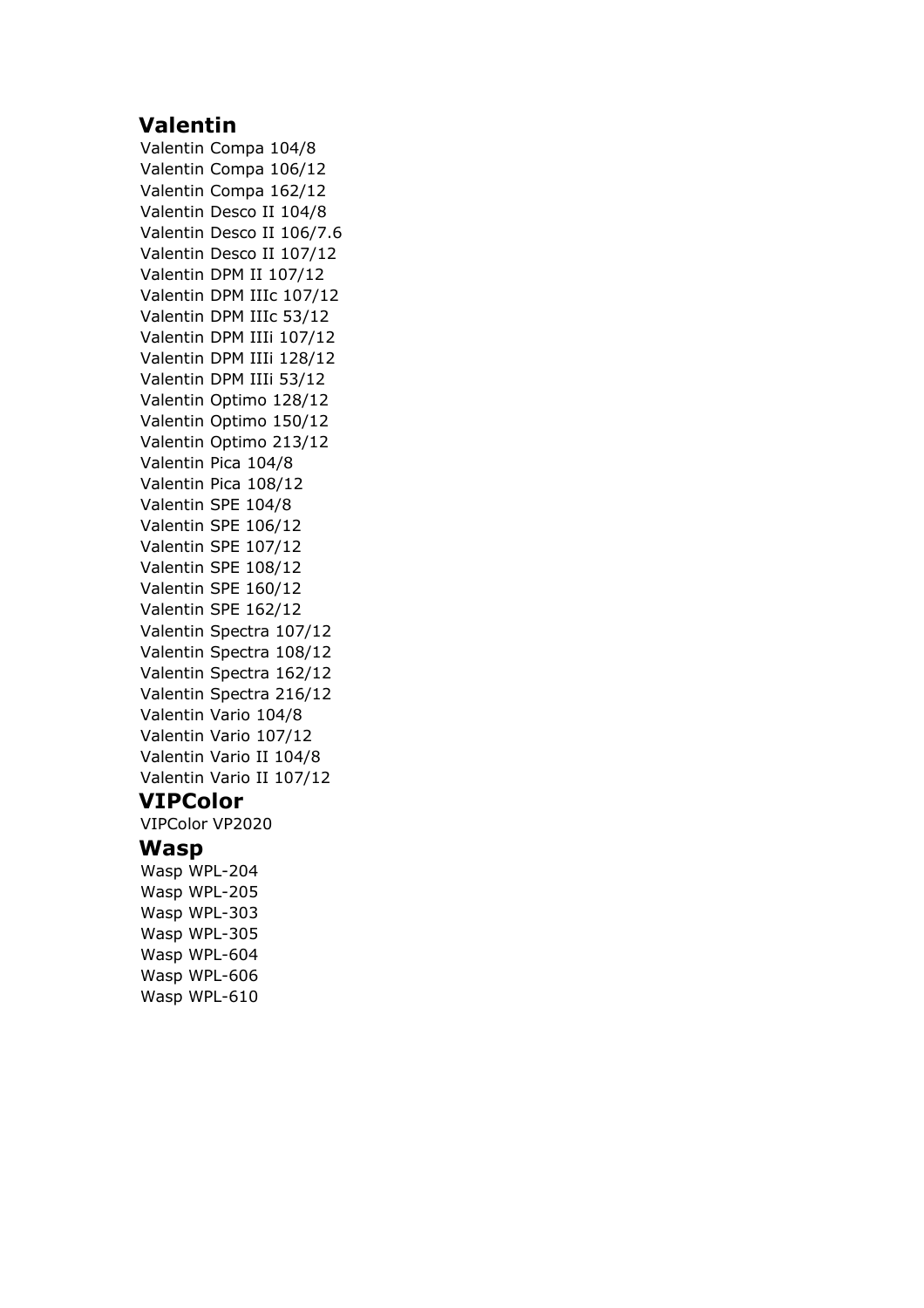# **Wedderburn**

Wedderburn AR A-100 Wedderburn AR A-150 Wedderburn AR A-200 Wedderburn AR A-300 Wedderburn AR A-50 Wedderburn AR G-6000 Wedderburn AR OS-202 Wedderburn AR OS-203 Wedderburn AR OS-214 Wedderburn AR R-400 Wedderburn AR R-600 Wedderburn AR X-1000 Wedderburn AR X-2000 Wedderburn AR X-3000